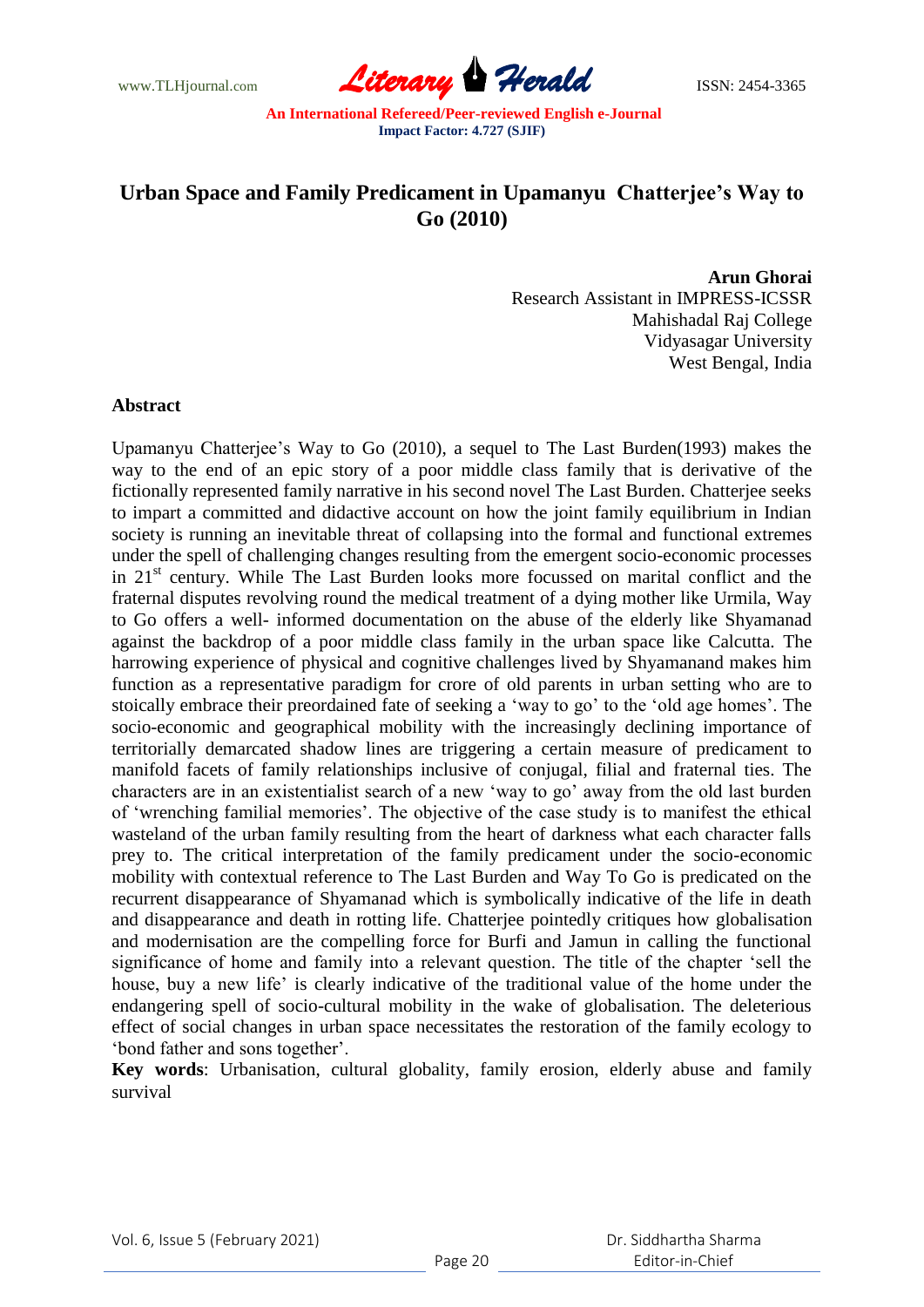www.TLHjournal.com **Literary Herald Herald ISSN: 2454-3365** 

*According to Post-War modernisation theory, the nuclear family of the modern western type (Comprising parents and unmarried children) is demonstrably the family form most suited to the requirement of the modern, urbanised, industrial society founded on individualistic values*. \_\_Patricia Uberoi (Freedom and Destiny, 2009)

 Urbanisation refers to the socio-economic process of infrastructural, social and cultural change coming into existence as a resultant response to industrialisation, structural modernisation, labour transition and de-peasantization within the larger context of agrarian economic set up. The attainment of political autonomy after an epic independence struggle has advocated a host of long-awaited infrastructural and economic transformations touching multiple developmental facets of our nation. The rapid industrialisation with its attendant process of urbanisation in the aftermath of national liberation started emerging out of a social demand for markedly progressive change and a compelling necessity to overcome the developmental challenges offered by the legacy of so called colonisation. The primary means of earning livelihood for the majority share of Indian population was predicated upon the agriculturally oriented professions. The redefined idea of internationalism and its impact on stressing the global approach to inclusive development affected the notional prejudice of strictly following the ancestral occupation as the only means of earning bread. The gradual technical advancement in the industrial mode of production, the application of fertilisers, high yield seeds and tools started causing serious damage to the labour employment elasticity. This deplorable situation in agrarian environment caused instead the replacement of labour force with mechanical mode of production. The long- term employability crisis in the rural family gave rise to the agrarian transition of rural labours towards the urbanised territory. The green revolution and the capitalist farming compelled the people to experience the rural-tourban migration in search of employment there in the industry-ridden urban space. In relation to it the Indian sociologist Nadeem Hasnain in his The Indian Culture: Change and Continuity assumes the increasingly crucial role of technology in carrying the agricultural productivity a step forward:

 "Capitalist farming and investment for increasing productivity is accompanied by the mechanisation of farm operation". (73)

 The over population in India is seen to be coinciding with the increasing demand for food, fashion, entertainment, employment and habitable place. The acquisition of farmland with view to construct habitats to an ever increasing pace is giving birth to additional number of labour forces. The sociological viewpoint by Hasnain in relation to it looks more convincingly identical:

 "Finally, structured employment on capitalist farms does not provide space to absorb surplus labour." (75)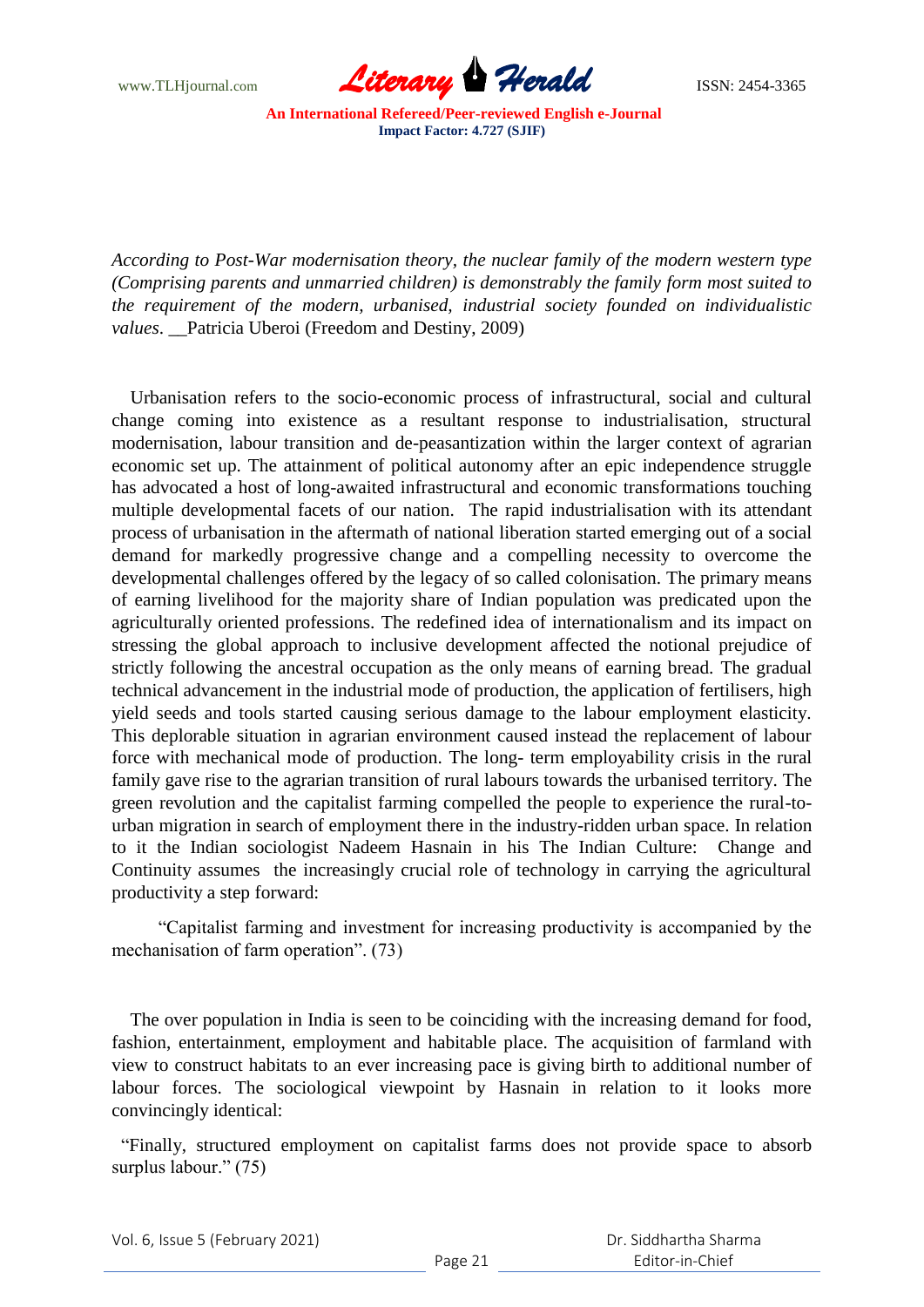

In default of due employment opportunity and economic productivity in the rural environment, the labourers are undergoing a large- scale dispersal towards the urban areas in order to fulfil their primary demand for job and a more comfortable lifestyle. The massive absorption of migrated labourers is giving rise to high population density within the context of urban territory. According to Hasnain, such societal changes engender the release of labour on one hand and its absorption on the other. Such experience of geographical transition from rural to urban or urban to rural spaces amounts to certain changes to both structural and functional approaches to Indian family relationships

 In addition to this virtually steep decline in agrarian economy, another seminal defining factors contributing to a noticeable expansion in urban area include the complex network of transportation and an advanced access to the digital communication system. The instant and easy access to digital and infrastructural privileges happen to intensify the population rate in urban space. Another critical determinant addressing the enormous enlargement in urban context correlates to the centralisation of governmental and non-governmental service centres offering a cluster of bread earning means. The growing number of professional institutes and close proximity to advanced medical backups wholly function as a persuasive "pool factor" triggering the state of population explosion there. The socio-cultural changes dictated by the current infrastructural level of change and challenges unmistakably act upon divergent facets of poor middle- class family within the context of urban space.

 The objective of the case study is to conduct a sociological investigation into a family narrative in Chatterjee's Way to Go addressing the notable predicament in traditional family role performance, commitment, value rendering, ideology, gendered bargaining and patriarchal framework of power allocation in a middle- class family against the background of Calcutta. The detrimental consequence of the globalisation on multiple facets of Indian urban family is beyond denial. The changes in family life never come into being independently of the changes on socio-economic and cultural levels. The multidirectional and complex transition of global approach to culture and economy is playing a functional role in shaping the phenomenal transformations both in the point of family and society in India. With the advent of neo-liberalism the free worldwide movement of global cultural norms is seen to be exerting a pronounced impact on a set of issues like the mode of livelihood, professional orientation, infrastructural modification and the ways we speak, dress and think today. The urban space finds no way out to steer clear of the process of cultural globalisation and it naturally operates as an epicentre of cultural amalgamation between the global and the local.

 The cultural globalisation, a chief facet of globalisation process is commonly held to be triggering a host of drastic changes to the popular ideals of Indian joint family framework traditionally run by the patriarchal model of family role and power allocation and their strict instrumentalization. This global multifaceted socio-economic process with transboundary transaction of population, tools, ideas and its resultant reciprocal interfaces of cross-cultural interactions is visible as amounting to an in-between space whereby the people in India across caste, class, religion, ethnicity and professions are experiencing an intertwined cultural response to the emerging phenomena. The deterritorialization of global cultures makes various parts of the world look closely identical with each other and it gives birth to hybrid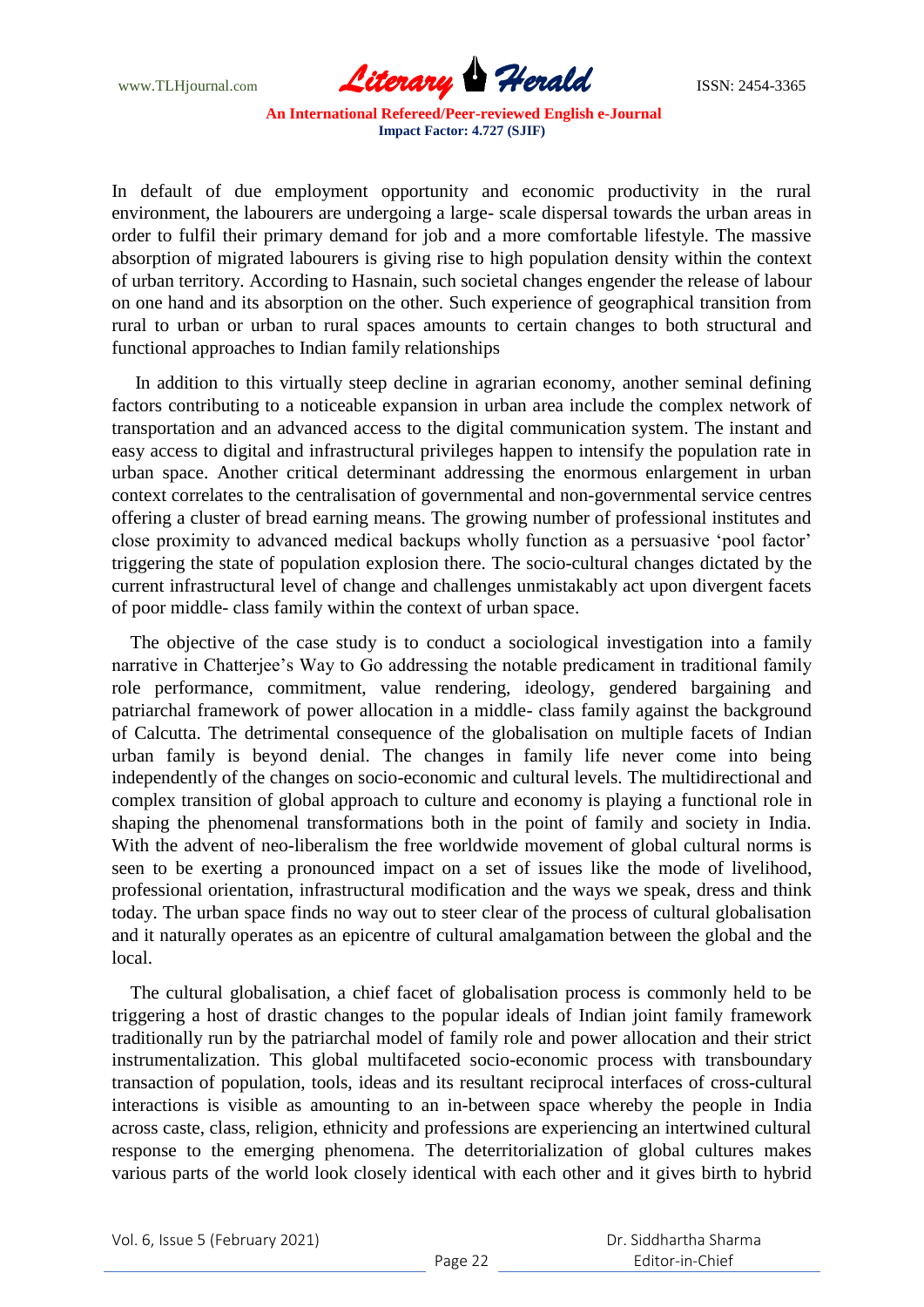www.TLHjournal.com **Literary Herald ISSN: 2454-3365** 

culture spaces. This intermingling between the global and local cultural entities is navigating the cultural transformation both in the point of rural and urban context. Thus, globalisation is perceived as effectively operational and functional in promoting the redefinition in relation to traditional family role and strict commitment to the role performance. The cultural synchronisation plays a critical role in begetting a strong sense of discontents in the joint family life by the simple dint of offering a space of competing assumptions regarding traditional value rendering. Under the spell of globalisation and modernisation process the lines of perceptive pluralities between the traditionalist and modernist are coming into prominent existence and it is thought of as effectively instrumental in giving rise to the intergenerational conflicts detrimental to the prolonged conventional family cohesion.

 The transnational access of global idea, ideologies and values through media culture to the Indian society is a mentionable determinant directing a set of marked changes to the traditional social institutions like family, marriage and kinship. Now a days a greater extant of elementary stress is being focused on the western model of redefined family ideals as notably convincing rhetoric of affirming different familial development plan implementation. A host of demographic changes in Indian society emerging out of existing geographic, socioeconomic and educational mobility is accelerating the pace in the formal nuclearization of joint family. From the onset of globalisation process onwards the Indian social entity is marked by the commonplace familial issues such as trial marriage, premarital sexuality, divorce, cohabitation causing predicament to the family ecology as the detrimental social consequence of global cultural articulation. In her *'Freedom and Destiny: Gender, Family, and Popular Culture in India'* Patricia Uberoi assumes the role of westernisation process in triggering the familial changes:

 It was assumed that modernising societies would inevitably follow the developmental path travelled by modern western societies. First, and most importantly in this model, the extended or joint family form would be replaced by the nuclear type. (22)

 The western ideological pronouncement that the institutional affiliation of the people with the training institute of national and international importance regardless of gender specifics assign infrastructural and financial backup to developing society gains an exclusive momentum from the commencement of the socio-economic processes. The institutionalised discourse of western ideologies pertaining to the institutional curriculum and the access of the young generation to the social medias are collectively affecting their intellectual acculturation of the young generation in a new way. Such current version of distorted social structure in India is resulting from the familiarity with the global way of living. The advent of neoliberalism coincides with the unexpected reaction of the young against the patriarchal approach to marriage, parenthood and "partnership formation". So the emerging dominant idea of premarital life and cohabitation in the urban space of India are addressed by the social dimension of globalisation. In the essay *'Globalisation and Family life'* Melinda Mills makes an agreeable assertion in relation to the global rise in the social practice of cohabitation during the premarital phase:

 Finally, changes in living arrangements and partnership formation are another important element that has transformed family life, particularly the rise of cohabitation. (258)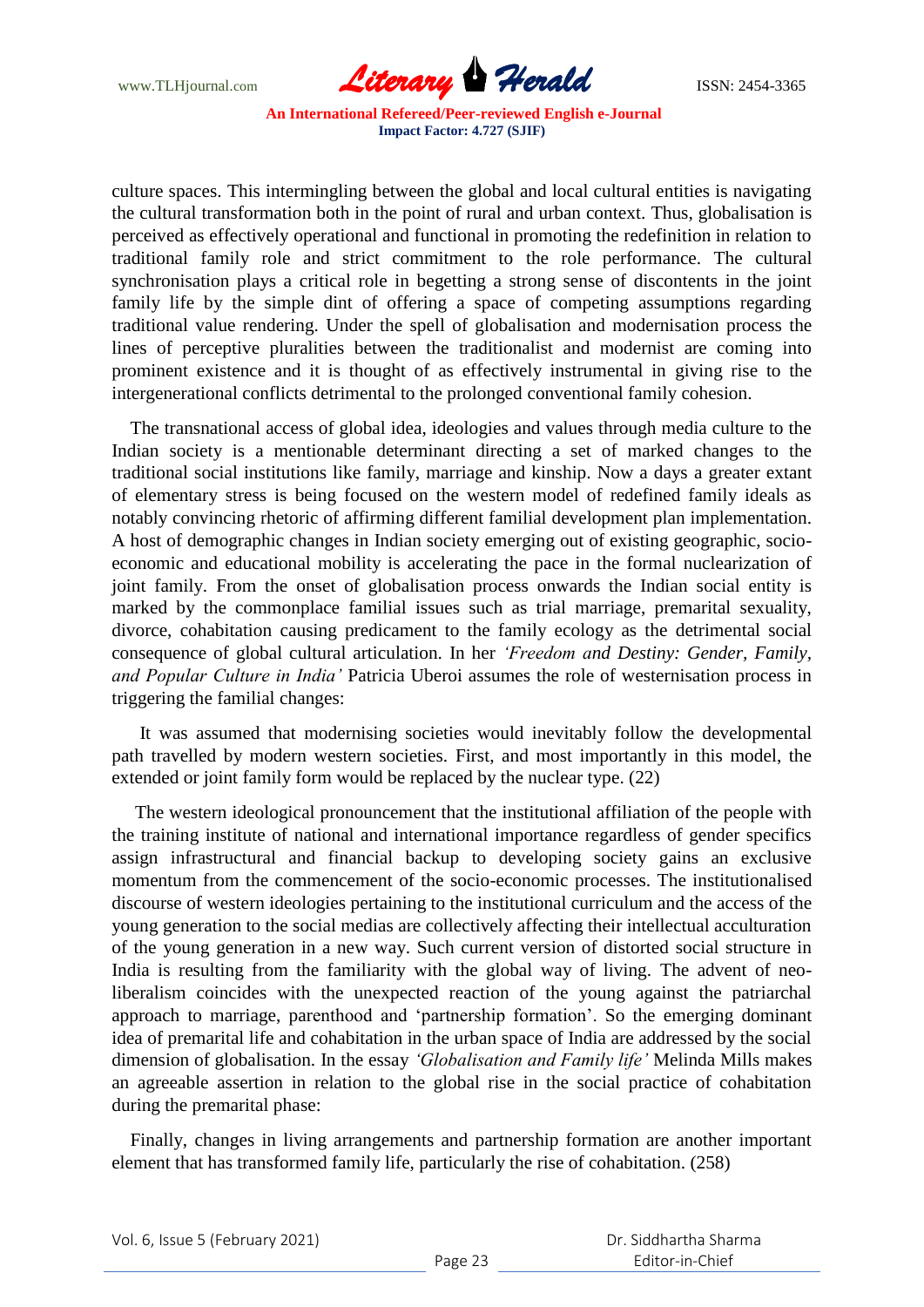www.TLHjournal.com **Literary Herald** ISSN: 2454-3365

 In order for any nation like India, an overpopulated country, to meet the rising demand for employment, the necessity to substantiate the scope of industrialisation is beyond denial. More importantly, the substantial enlargement of manufacturing sector is commonly designated as the stepping stone to reduction in the concern of unemployment. Right at the same time the growing trend towards privatization of the national companies is intensifying the risk of being exposed to the detrimental outcome of employment uncertainty. Less convincing stability in the occupational retention navigates the merging of the youth into the uncertain course of their future action. A relevant reference to the above-mentioned essay by Melinda can be highlighted as to assist the concerned proposition:

 Family life and decisions surrounding the life course have been fundamentally altered by the globalisation, since decision-making increasingly occurs under highly uncertain condition. (259)

 The overpopulation, competitive economy and uneven concentration of industries and service centres in urban space necessitate the geographical dislocation of the people from place to place within a country. The urge to avail the employment opportunity beyond the birth state functions as a 'pull factor' contributing to the population shift. That very enlarged distance between the family and individuals in the wake of geographical mobility imposes a strongly affective influence on the breakdown of the family and kinship ties. The accessibility of the digital communication protocol provides the migrants with better communicative support. Beyond shadow of doubt, this emergent version of advanced interaction system has reduced the distance for those who are to undergo the spatial dispersal from their home and family. Right at the same time digital communication support, a consequence of cultural globalisation promotes a long term estrangement of the migrants from their residents in urban territory. In relation to the theoretical insistence on the impact of migration on the family cohesion Melinda rightly comments:

 Alternatively, virtual communication may increasingly replace physical meetings and represents a fundamentally different type of interaction. (259)

The existing global phenomena, the enactment of administrative policies, geographical mobility and changing socio-cultural climate are some of the forceful determinants defining the socio-economic transformations. The changes on individual level consequently causes societal changes in extended sense. The well-informed understanding of society, family, marriage, class and caste is of compelling necessity for exclusive exploration of the inherent social and familial concerns. Important more than ever before, the unnecessary and socially unexpected changes in the family framework demand an interdisciplinary investigation into noticeably distorted state of family. From the onset of globalisation and neo-liberalisation onwards the formal separation of joint family is coming into existence at an unprecedentedly increasing pace. This nuclearization of extended household in urban space looks nothing new in the wake of late capitalism and rapid cultural transformation across class, caste, gender and religiosity. The key focus of the case study is concentrated on addressing the defining factors accountable for the disintegration of the joint family and predicament in family relationships.

 The geographical space as a determining construct conditions the respective societal changes from which the family structure and kinship can by no means be isolated. The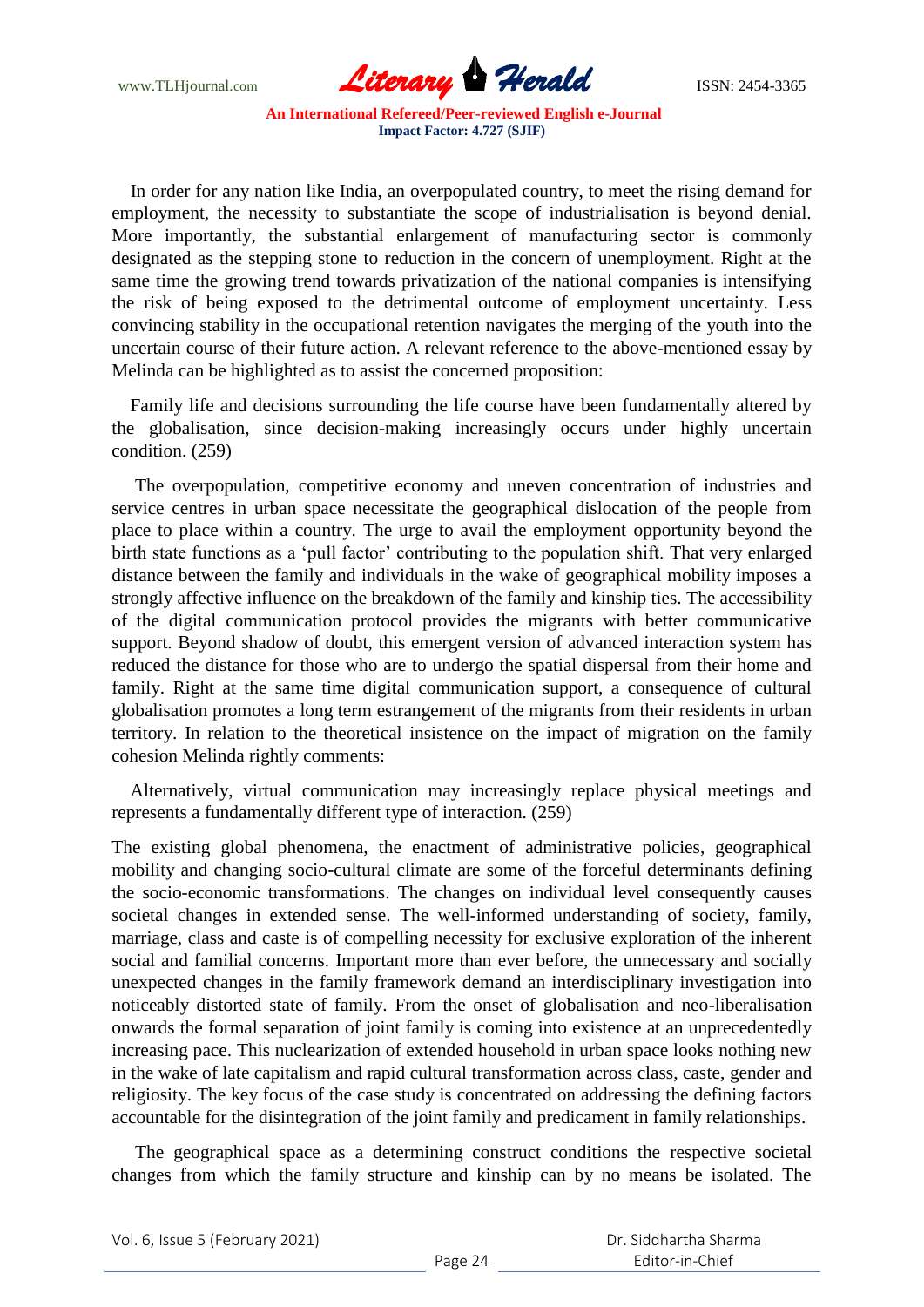

changes in professionalism, individualism, attitude, aspiration, academic orientation, recreational activities, the search for independence and self- identity are seen as engendered by the compelling necessity to ensure a befitting adoption to the socio-cultural and economic requirement in urban space. The evolving social consciousness and the urgency to conform to the social expectation condition a new cultural imagination associated with the relationship between the family and society. The growing demand for experiencing more comfortable life style gives rise to the events of an individual"s relational dissociation from the family obligation to live up to the patriarchal ideals with an enduring retention. It is required to contextualise a highly relevant theoretical preconception on the functional importance what the urban family is deprived of with a contextual reference to Louis Wirth"s *Urbanism As a Way of Life:*

 The transfer of industrial, educational and recreational activities to specialised institutions outside the home has deprived the family of some of its most characteristic historical functions. (21)

 We must critically impinge upon the affective consequence and legacy of colonisation in India in tern of redefining the idea of what is called the Indian joint family. Beyond the colonial era coming to an end after 1947, the colonisation process does no longer appear to be an effective and direct variable transforming the family, marriage and kinship. Instead, the current socio-economic process of changes like globalisation, cultural imperialism, industrialisation and resultant event of urbanisation strike an emphatic impact on family breakdown in term of relational predicament. In an attempt to establish with theoretical attention a profound interrelation between Indian family and western cultural essence, anthropologist, T.N Madan points out:

 As for the assertion that industrialisation and urbanisation specifically will alter the family institutions, this too is based on what are believed to have been the consequence of these processes in the west. (418)

 The socio-cultural and economic dimension of urbanisation is triggering a radical transformations to three core forms of family relationships such as filial, conjugal and fraternal ties. The patriarchy as prime structural model of popular Indian family is running the threat of getting partly dismantled. The joint family integrity is generally held to be premised on the flexible and committed interpersonal correlation among the family members by the descending sequence of power transference from top to the bottom of the pyramidal family configuration. The current trend towards emphasizing personal preference, professions, partnership and marriage is calling the family cohesion into inevitable challenges. A relevant statement evidenced by Madan"s empirical investigation can be seen as convincingly supportive in attesting the issue:

 It has also been asserted that the authority- structure of the Hindu household discourages the collective discussion-making on rational ground. The head expects and usually receives obedience from the other members, even if only grudgingly at times. (423)

 To drive home the case study in this respect, Upamanyu Chatterjee"s Way to Go (2010) has been selected. Way to Go by Chatterjee is a sequel to his second novel The Last Burden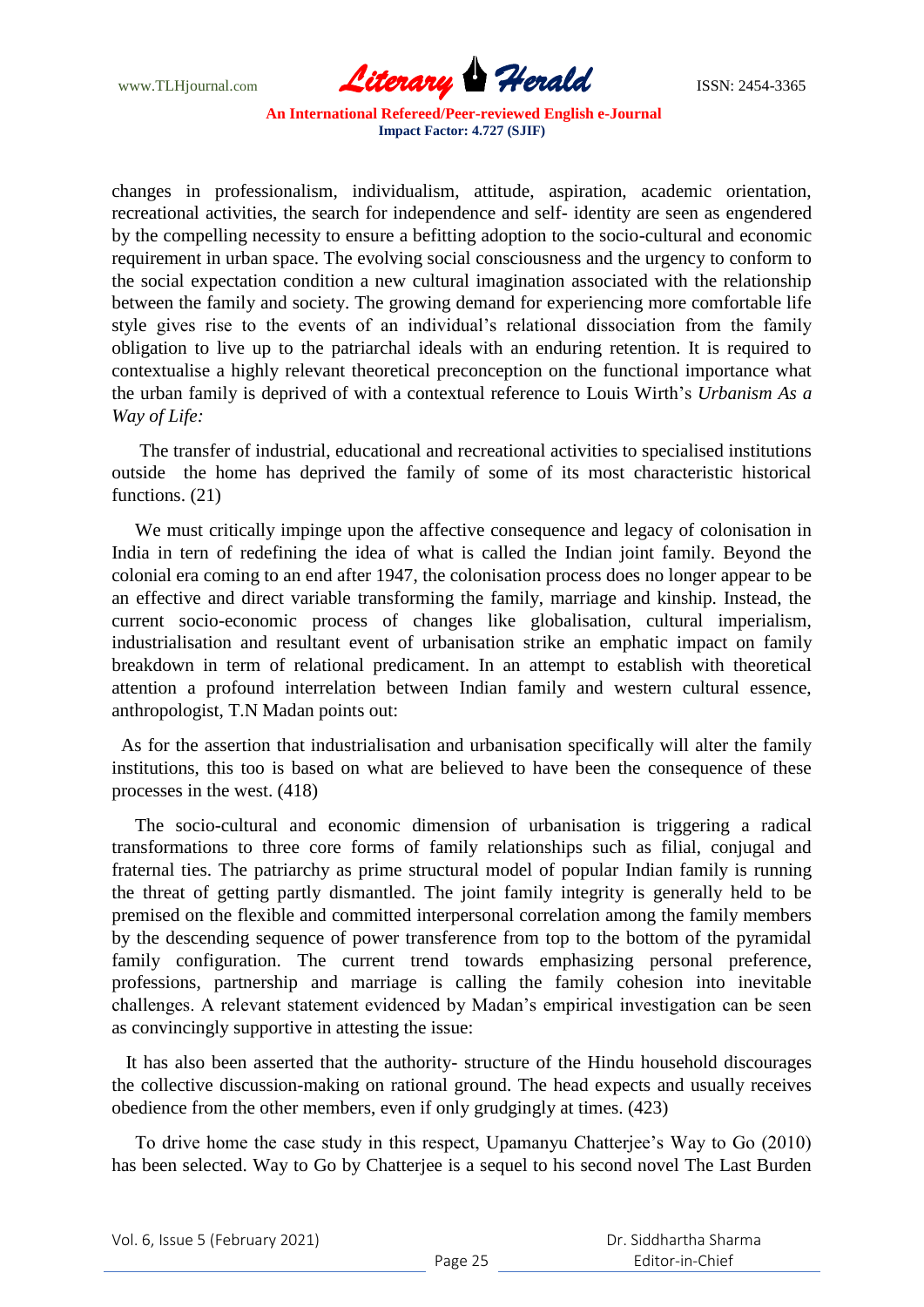

published in 1993. The Last Burden and Way to Go thematically deal with common issues of a Hindu joint family against the background of changing socio-economic processes coinciding with change and challenges on personal, familial and societal levels. The moment The Last Burden was penned and published is well indicative of the fact that the novel offers a fictional representation of a Hindu extended family within the context of an evolving sociocultural environment being under the spell of globalisation and migration. The Last Burden in term of its temporal setting marks the onset of different global phenomena encouraging the establishment of industrial society and the rapid expansion of the urbanised territory in India. The above-mentioned two novels comprehensively present a lengthy story of poor middleclass family in Calcutta. While The Last Burden is set in a number of cities like Bhubaneswar, Calcutta and a fictional city of Maharashtra, Way to Go predominantly focuses its attention on the home and family of Shyamanand in Calcutta. In the concluding part of The Last Burden, Jamun moved back to Maharashtra after the death of his mother, Urmila and Way To Go starts with the return of Jamun from Maharashtra to Calcutta where he dwells with his half-paralysed father, Shyamanand.

 The commonplace issues like social change, class distinction, cultural transformation, administrative corruption, family, marriage and kinship constitute the core thematic fundamentals of the novels he penned. The social and cultural changes impacting the typical Indian joint family equilibrium shapes the lead narrative foundation of the novel, Way to Go. Chatterjee unearths with an enduring spirit of dark humour the realistic portrait of family predicament in the urban space like Calcutta in India. The novelist in the novel concerned aims at revealing the story of how an urban family is undergoing a drastic evolution in the wake of the globalisation and urbanisation. Chatterjee critically insists on a fictional narrative of a Bengali family with view to explicate noticeable dimensions of family predicaments in joint family structure. In response to a question of why he has selected the Bangali family in Calcutta, Chatterjee analysed the reason to a representative of The Hindustan Times:

Look, I need to have some depth in my characters. That's why they are all Bangalis. I can not imagine writing a book with someone called Sexena as the hero.

 Death, disappearance, disintegration, discontents and degeneration are some of the common events fashioning the narrative from the beginning to the end of the novel. That the frequent disappearance of Shyamanand makes a significant sense sounds convincingly clear once the novel lays a recurrent stress on three parts each of which begins with the same chapter "missing person". Almost the entire part of the narrative is concentrated on the search of Jamun for his infirm and paralysed father who has departed the home and family leaving Jamun in the state of oscillation between partly intended death and uncertain existence of Shyamanand. In an interview with Hamish Hamilton, Chatterjee made a philosophically argumentative proposition regarding the impact of loneliness and identity crisis on the disappearance of a person in relation that correspond to his death. He thinks that the longterm ill treatment of an elderly in the family necessitates his existence nowhere in the map of family relations: I was trying to suggest that you don't have to die to disappear in a relationship.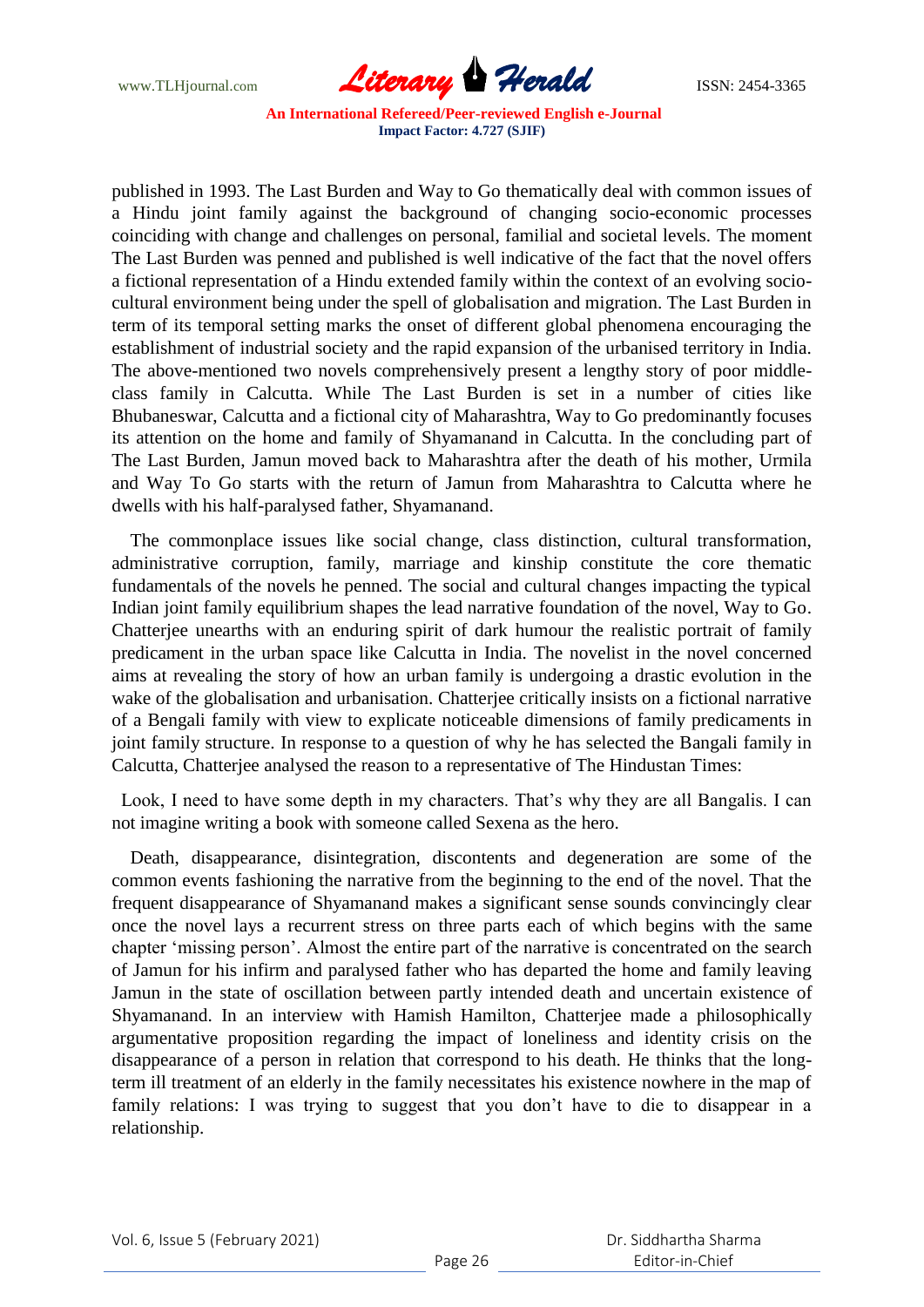www.TLHjournal.com **Literary Herald ISSN: 2454-3365** 

Here the term 'disappear in a relationship' well implies the steep decline in the filial relationship between Jamun and Shyamanand. Chatterjee highlights how the family disintegration emerges out of the relational discontents caused by the moral degeneration on individual level. The majority part of the textual case study consists of a critical analysis on manifold layers of family predicaments such as growing insignificance of home and family, geographical dislocation and family in danger, loose family ties under emerging cultural changes, lack of family obligation and structural breakdown.

 While The Last Burden projects the struggle of Burfi and Joyce to avoid being overburdened with the responsibility of a joint family, Way to Go shades light on how the characters like Jamun, Burfi and Shyamanand look for a "way to go" away from home and family liabilities. The epic family story ranging from The Last Burden to Way to Go incorporates into the narratives a cyclic process of structural growth and contraction in the family. The Last Burden depicts a nuclear family with unmarried Jamun and Burfi and ends with the tragic death of Urmila in a joint family whereby Burfi marries a Christian girl named Joyce. Way to Go offers a realistic projection of how Burfi went to Noida along with his wife and children leaving on the shoulder of Jamun the charge of taking care of half-paralysed father Shyamanand in Calcutta.

 Chatterjee"s Way to Go revolves round the story of a poor middle-class family where Burfi and Jamun have lost their mother Urmila nearly fifteen years ago and Jamun lives with his father at the home built by him after his retirement at the age of fifty eight in Calcutta. Jamun is found to be interacting with Burfi occasionally over phone because he lives in Noida with his family for few years. Burfi comes back to home in Calcutta after the disappearance of Jamun in third part of the novel. The novel functions as a mirror to the formal and functional disasters in the family of Shyamanand under the determining grid of socio-cultural and infrastructural level of changes in the urban space. The contemporary evolutions in social, economic and cultural domain resulting from the global way of life exert a considerable measure of consequence on the formal and psychological layer of family life. Any facet of social transformation is by no means possible to be interpreted independently of changes on personal and familial level. Sudhir Kakar and Katharina Kakar frankly acknowledge how family a formative construct triggers a wide range of changes to society. They philosophically argue that family is an epicentre shaping the contemporary transformations from social perspective in India: If there is one "ism" that governs Indian society and its institutions, it is familism. (The Indians, 2007)

 In the post- industrial society, the transnational network of global cultural narrative tends to promote the pursuit of rapid urbanisation. Within the context of the urban society, the poor middle-class family falls an innocent prey to threatening consequences of economic disparity and professional uncertainty. The commercially purposive privatization of national companies in India is encouraging the concentration of financial capital in the hands of the capitalist opportunists. Consequently, the situation is offering the social challenges such as economic inequality and class consciousness. Therefore, the hegemonic rise of corporeal employment protocol disheartens the 'self-employment' in urban society. In relation to the growing rate of familial instability in urban middle-class environment, Sanjukta Dasgupta and Malasri Lal made a contextually relevant observation: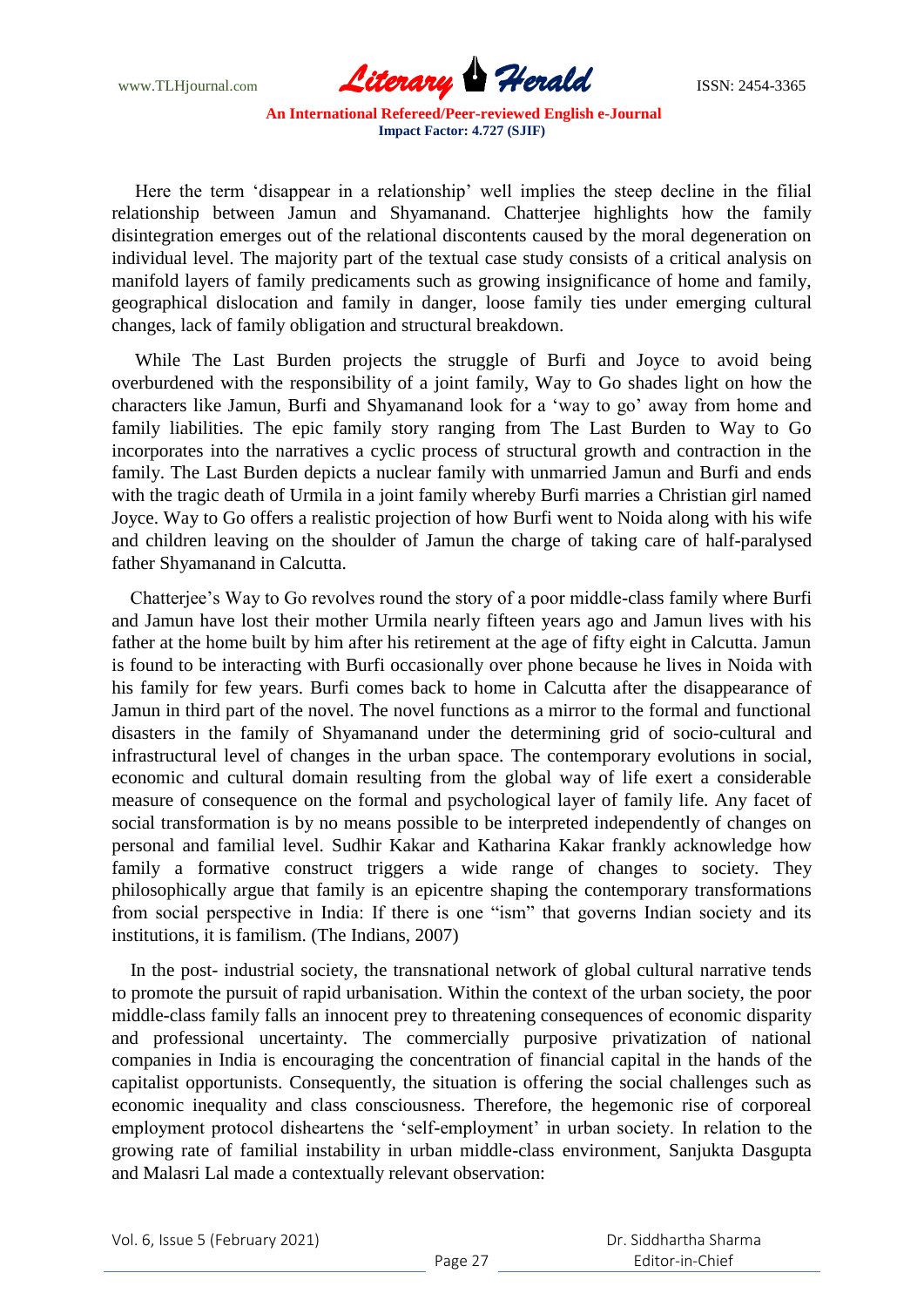

 If the family is facing problems of instability and disintegration today, it is not because women are asking for their rights. It is because of the socio-economic changes, market forces, consumerism, and environment degradation that contemporary families are facing a range of challenges for survival. (12)

 The physical existence of home correlates to the psychological level of solidarity establishing the bridge of intergenerational linkage within the preordained context of long established family framework. The ideological assumption that home and family are complementary and they look mutually integral to each other is subject to enculturation over centuries. The family endurance premised on the age-old moral theses conventionally plays a functional role in consolidating the regulatory obligation of the "living family". The cultural root embedded in the emotive affiliation with the memory of ancestral home is visible as a thread drawing the diverse forms of personal preferences together in the family. So, the home is credited with providing the family"s individuals with spiritual support to persuade them to respect the strict obligation of living a life of togetherness. The existing global and modern way of living continues to amount to drastic collapse in the skeletal frame of conventional codes of conduct. The urbanisation-sponsored infrastructural changes and significantly growing rate of geographical mobility have been collectively endangering the historically defined meaning of home and family. These structural dimensions of territorial transformation with the penetration of techno-culture are affecting the family stability. The densely populated urban space like Calcutta in the  $21<sup>st</sup>$  century problematizes the sound form of settlement and this concern of overpopulation gives rise to the shortage of habitable space. The private company owners are making a commercially profitable trajectories to construct the sky-high buildings apart from leaving for the middle-class family the least space to live undisturbed and afresh.

 Chatterjee explores an ever-insatiable passion and lust of an estate agent like Lobhesh Monga who is found through out the novel to be exercising forcibly his social influence and financial might over the acquisition of the landed property occupied by dwellers ancestrally. The business-oriented agent like Monga aspires to attempt commercially beneficial infrastructural modification out of which the home of Jamun and Burfi run the danger of experiencing the disappearance of home and family. Chatterjee with a highly acclaimed narrative subtly depicts the process through which Monga claims to redefine the idea of what it means to be a home in modern era:

 He has eaten into it, a good thing, Funny though, considering that he wants to buy us out and break the house down and construct some new horrible marble-and-glass thing. (WTG 147)

 In order to execute his professionally purposive modification strategy, sometimes Monga seeks to apply an enduringly persuasive and rhetorical endorsement. This implication comes more prominent once Burfi claims that Monga consistently tries to "steal the house away from us" which was "Shyamanand"s life work". Here the authoritative grid of commercial manipulation [uts an enduring impact on the changing individual preferences of Jamun and Burfi who acknowledge their utter failure to defend their parental resources from the clutches of Monga for whom "buying and selling property was his principal avocation". (WTG 227)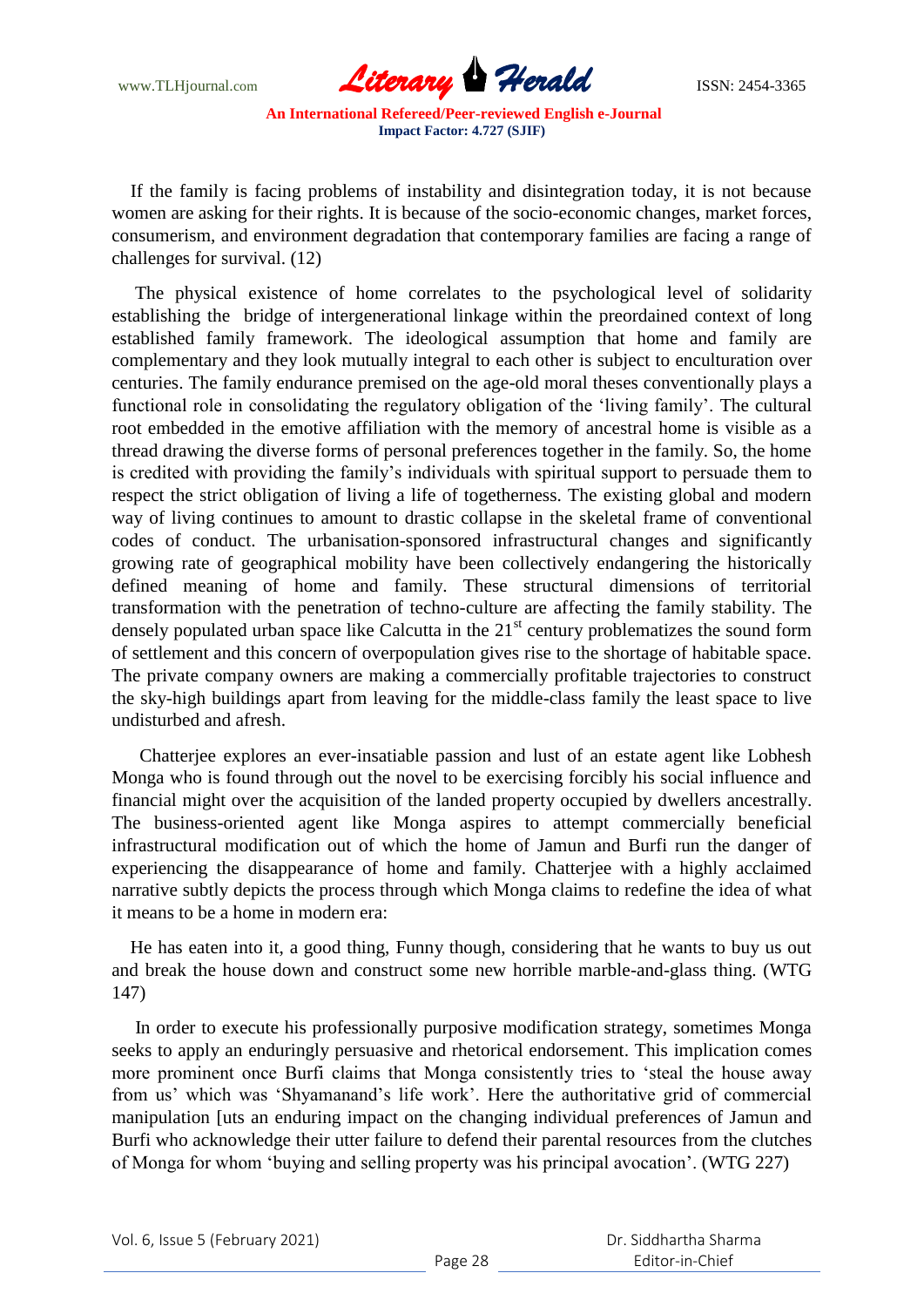

 Since 1990s onwards, the globalised culture and economy are considerably affecting the Indian sentiment, values, hierarchy, culture, family and the ideological assumptions. The people strongly believe in the colonial discourse of European cultural supremacy whose historical legacy still continues to shape the definition of cultural superiority and inferiority. The Indian people in particular and society in general seek to evaluate the quality of life on the common ground of western cultural metaphysics and symbolic language. The global economy after the national liberation has been an effective incentive in the wider expansion of urbanised space and it has , consequently, brought about a host of noticeably drastic changes to the primary demand, taste, employment, occupational preference and attitude. The discernible disparity in term of cultural orientation and value rendering between two or three successive generations has made the way to a conflictual emotive spaces in the family.

 The younger generation is marked by their struggle over the articulation of emerging cultural landscape. Few months after his retirement, Shyamanand built up a home investing a great deal of hard-earned finance. He heartily expected his two sons, Burfi and Jamun to be with him at his home in Calcutta. On the contrary, Jamun remained far away from home both before and after his mother"s passing and Burfi spent few months there with the chronic patient, Urmila and the half-paralysed father Shyamanand with a strong sense of hatred and disgust. Over and time again Burfi explores his and his wife"s intense dislike for being in such highly irritating and incompatible atmosphere of the home. He is consistently seen to be demanding for more updated version of infrastructural privilege that will leave a sensory impression on the mind of the viewers. He does always have an objection to his father's strict adherence to the age-old model of construction that is possibly traceable back to that of 1970s:

 In building in its bedrooms those ceiling-to-floor cupboard along the wall that is shared with its neighbour the house later to be occupied by Naina Kapur \_ he had followed a fashion of the late sixties or seventies that accorded with tastes. (WTG 145)

 The cultural synchronisation, an accompanying consequence of so called colonisation and emergent globalisation, is seen to be giving rise to the cultural clash between the generations in the family. Burfi in the novel is representative of young Indians who aspire to prioritize the elevation of their social and economic status to a noticeable height by imitating the global way of modern living. Since he was at the age of twenty Burfi does have a sense of disregard in relation to his birth in the poor middle-class family. The intergenerational conflict between Burfi and Shyamanand on the subject of contradictory cultural values, in practice, constitutes the majority part of the interpersonal conflict.

In the second chapter of the of the second part entitled "a topic to bond together two brothers" Burfi accuses his father of not conforming to the modern way of building a home:

 It is very ugly and lower middle classness to have the concrete slabs shelves hidden behind the enormous laminated door. (WTG 144)

 The current trends towards being modernised is what represents the diminishing degree of imperative inclination with the traditionalist way of approaching the meaning of life. The contradictory perceptions on the idea of life arising out of current cultural changes become a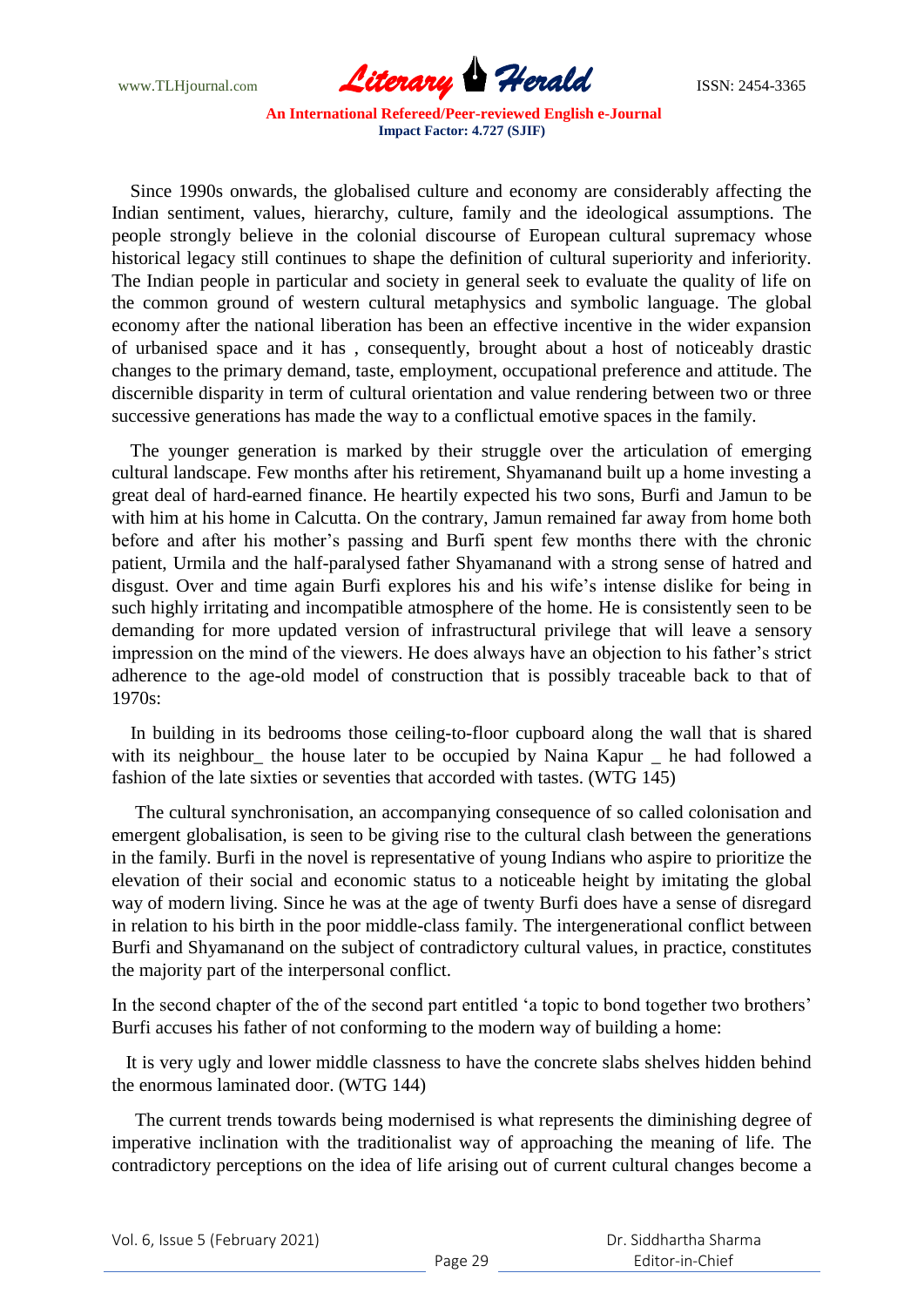www.TLHjournal.com *Literary Herald*ISSN: 2454-3365

serios impediment to the retention of family resilience. Therefore, it intensifies the gravity of interpersonal disagreement among the family members within the same family unit. Burfi very often enters into a terrible disputes with his father centring round the diametrically opposed taste and demand between father and son. In the second chapter of the second part, Burfi, ridiculously, is confronted with the superstitious assumptions concerning 'vastu' whose present position is supposed to account for the lasting ominous effect:

Its vastu vibes are wrong. The bedrooms do not point east or south or whatever. You couldn"t have noticed in your hashed out haze how all the people who have ever stayed in it have been unhappy. That is the atmosphere taking its revenge because we ignored it. (WTG 143)

 That the home and family against the backdrop of urban space are altogether in face of inevitable predicament becomes convincingly obvious as Chatterjee injects into three parts of the novel nearly the same title such as "sign the house, sign my life, away", "sell the house, buy a new life" and "sell the house, save your life". The above-mentioned chapters of the novel well signalise the fact that the house associated with the life of family is struggling with its endangered existence under the influence of urban society. A set of infrastructural change and challenges locate the home and family within the context of intrinsic problematic situations. Burfi is marked by his increasing proneness to coming out from the set pattern of joint family living and old-fashioned home. Repeatedly he has made a disheartening commentary on how the underprivileged atmosphere of home invests him with a strong sense of discontent. In an attempt to delineate with subtlety the inner mental trauma resulting from the deplorable state of the home, Chatterjee employs an analogical construct of "ventilation". By the term concerned he tries to compare a dying patient in ventilation with Burfi who assumes that he much like a highly sensitive patient is almost on the verge of approaching faster a certain death:

 What we have is a corpse being ventilated, not life being maintained. Tell me what is the traditional definition of death? A total stoppage of blood circulation? No spontaneous heartbeat or respiration? And some functions occur but are artificially sustained\_ and brain is dead? We would then say that what we have is corpse being ventilated, not life being maintained. (WTG 254)

 From the structural and emotive viewpoint, the Indian family is subject to an exclusive acclaim of glistening glory. The life is always characterised by the succession of sorrow and happiness. The family life universally faces up to the diverging situational adversities with different layer of changes in society. By the dint of resilience, reorientation and adoption to different requirements a family happens to put its form and function in due ecological order. The uniqueness of the Indian family is considered to rely upon the psychological flexibility of members who, through the fulfilment of socially shared collective obligation, are committed to the sustenance family of bond. The legacy of epically portrayed filial, conjugal and fraternal relationships are seminal determinants in perpetuating the social conformity to the century-long relational pattern in Indian family. The filial relationship, an important part of family life is facing challenging outcomes of drastically changing socio-cultural climate. The urban space is a centre of cultural and economic transformations largely because of its embeddedness in a globally significant environment of cross-cultural interaction.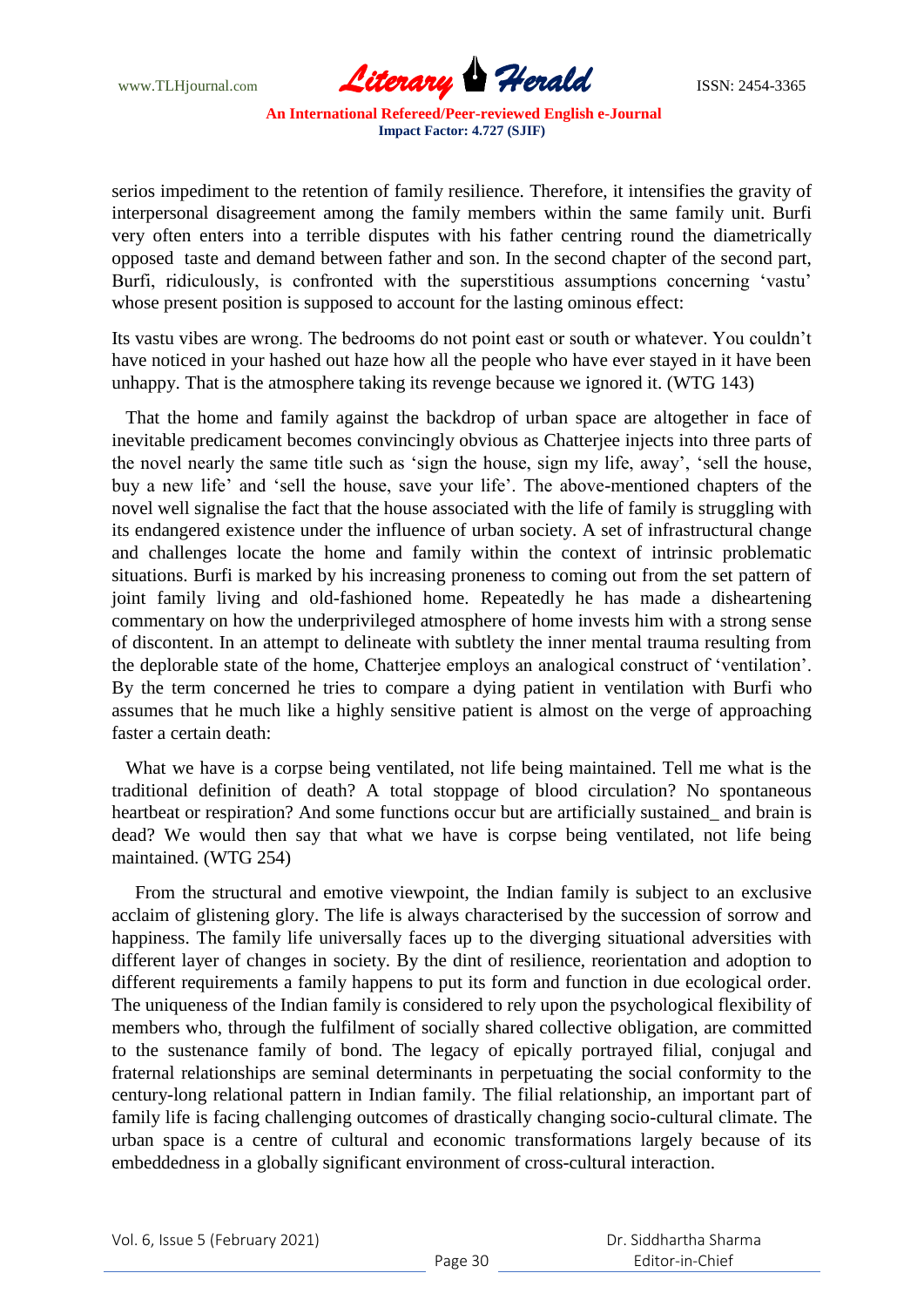

 The social, educational and occupational mobility are some of the determinants partly accountable for resulting in predicament to the family cohesion. The traditional form of intergenerational relationship between father and son is undergoing a phenomenal erosion from the onset of globalisation and its accompanying social consequences. On the contextual reference to The Last Burden, Shyamanad"s family experienced a condemned version of familial disaster revolving especially around the filial relationship between him and his two sons. The modern way of defining the notion of family by Jamun and Burfi looks instrumental in betraying the proverbial assumption and social expectation that "something dies with you when your parents die, no matter how old you are"(WTG 343). Chatterjee has introduced into the novel three prime parts each of which begins with the same title "missing person" apart from fiving an explicit reason behind the disappearance of Shyamanand, Naina Kapur and finally, Jamun. The recurrent use of the term "missing person" is well indicative of the sever discontents and the anxiety arising out of the oscillation between commitment tot the ethical compulsion and eventual exposure to the unconscious. The final disappearance of Shyamanand what the novel begins with implies the frequent departure of the old and almost dying father from home. Through the flashback mode, a narrative mechanism Chatterjee explores how Jamun seeks to shade the burden of filial responsibility by the effort to "quarrel hellishly with his father about everything under the sun' (WTG 342).

 The disappearance of Shyamanand is credited with offering manifold facet of symbolic interpretations. His frequent departure primarily points to how the disheartening father-son relationship has accounted for mounting an intolerable psychological stress within him. The life at the concluding phase of his developmental course appears to be a social curse of infirmity what he feels overburdened with. The heart-rendering condition of the family under the spell of societal changes has enabled Shyamanand to prefer death to life as the only way of escaping the hated reality. Chatterjee thinks the psychological concern of loneliness and negligence as slowly but more assuredly leading him to his disappearance in the family. The deplorable situation signifies the "nowhere-in-the-map-of-family" notion for an old man as he feels deprived of the spiritual support. The life within such context is supposed as "ventilated corpse" living insignificantly out of indifference and nonchalance. Chatterjee attempts to establish the philosophic approach to difference between death and disappearance: And when your heart is warm and throbbing into the right place, who can tell the difference between disappearance and death. (WTG 347)

 The home which was once supposed by Joyce and Burfi as lacking in sufficient habitable space now becomes a home to a number of residents like Madhumati and Naina Kapur. Shyamanand"s disappearance resulting from ill-treatment and paralysed body, is followed by that of Naina Kapur and Jamun. Their departure well signifies the long-term persistence in the familial disorders and discontents at the home. The lack of sustainable state in filial relationship between them is hinted at by the back-to-back disappearance from the family. Long after their settlement in Noida Burfi and Joyce come back to Calcutta with view to find out Jamun who is now found missing. To find out Jamun becomes less important for Burfi than to keep the parental property in his possession in the absence of Jamun at the home. His lack of control over the acquisition of the ancestral property starts surfacing as Burfi enters into a commercial negotiation with 'vulture' like estate agent, Monga. In response to Burfi's objection to Monga"s claim to pay unexpectedly less amount of money, Monga highlights the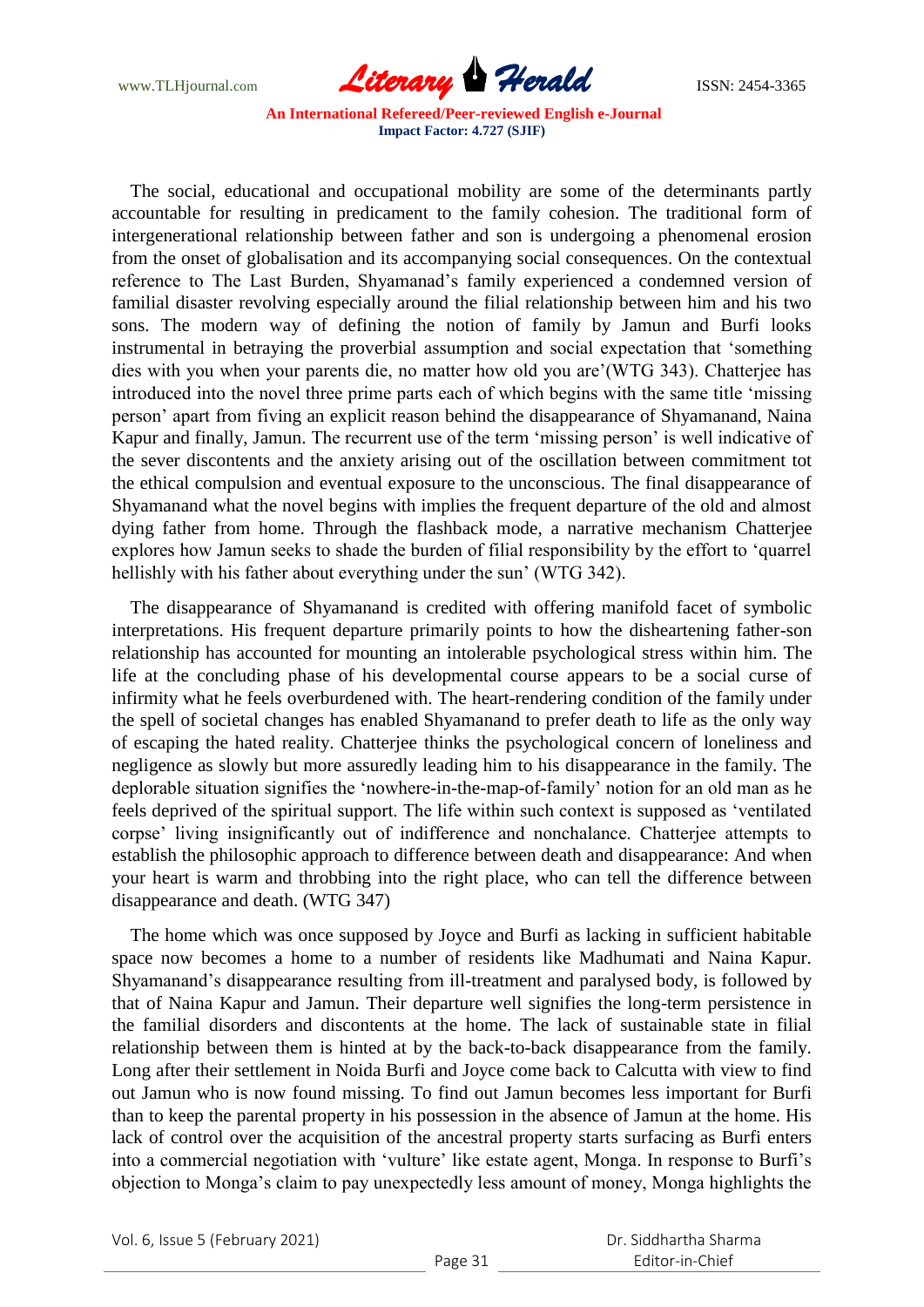

darkest side of the home: Off course that would affect the price- one suicide, one murder, two disappearances- that has quite a record for two houses for two years. In death they could have united, you could say, but death was bad for a business deal. (WTG 272)

 The Indian society with due degree of reverence approves of the family as both the obligatory and indispensable social and institutional entity committed to offering material and spiritual support and security to the members varying from different gender to generations. The family associated with home is traditionally perceived as the primary training institute imparting the socially didactive and purposive essentials to the children and adolescents so that they can defend the moral toughness and combat different aversive situations in life. A child from tender age onwards learns to articulate family norms and customs essential to the retention of hierarchically transmitted rites and relationships. Such collectively shared common aspirations and their due internalisation shape a firm intergenerational relationship. Due to the growing trend towards valuing the personal preferences and freedom, the age-old backbone of family structure is getting demolished. In an attempt to unearth the glorious history, the Indian family as a holly institution is compared with a temple underscoring the sublime aspiration of begetting the socio-culturally expected personalities. Chatterjee tries to foreground the significance of home and family in the way: A temple it was, he always believed without being religious, a temple, so he had taken care of it, ready or so he had thought, at a moment"s notice to crawl out of it when summoned. (WTG 345)

 The joint Hindu family in urban India is characterised by the process of nuclearization which is faster than ever before in the wake modernisation today. In his second novel The Last Burden, Chatterjee brings out the character's struggle to make an effective way to go away from the burden of supporting the physically distressed parents. In the concerned novel he critically insists on how the dual career couples in poor middle-class family are representative of the culturally and ideologically changing individuals aspiring to live a modern life even when it is against the wellbeing of family. Central to the participatory dissociation of the married sons from the joint family in the urban space is the institutionalisation of a counter joint family discourse disheartening the conventional contribution of the joint family to the ethical socialisation of the children. The novelist expresses with illustrative subtlety the strong disgust of Jamun and Burfi at living up to the customary obligation of the joint family. He employs with recurrence the contextually relevant imagery of cage and prison in an attempt to project the severe inner mental trauma as well as embarrassment springing from their presence in the joint family. The home, the life art of Shyamanand continues to be a major reason for Burfi"s discontents even long after his return to Calcutta. In relation to the distressed state of home, Chatterjee comments: He was virtually a prisoner in that house he did not like much. (WTG 275)

 The joint family through the development of preordained relational framework offers the component members a balanced state of living. By the means of mutual exchange of love, care, affection and responsibility the family life in India functions as a befitting solution to the intergenerational disputes resulting from the clash of competing perceptions about contradictory ways of living. The grandparental authority within any family provides the children with the prescriptive suggestion on how to survive different situational hostilities and mental stress. The family represented in the novel is visible as undergoing relational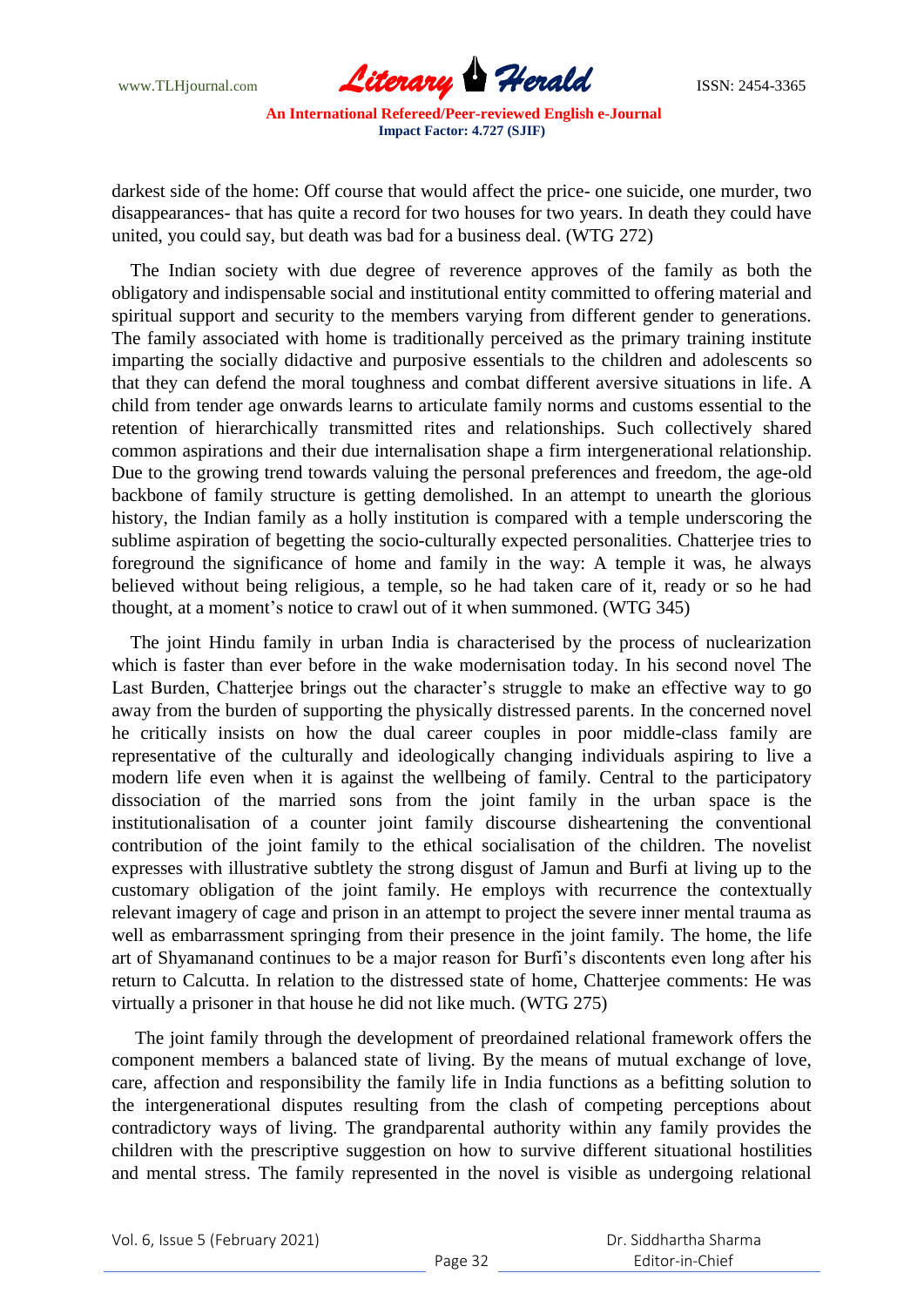

predicament from the perspective of traditional family forms and functions. Within the context of poor middle-class family, the patriarchal authority is seen to be experiencing faster breakdown in the cyclic process of structural growth. Shyamanand"s family is credited with having dual career couples as Urmila is a government employee and Joyce is also appointed to her respective profession. In The Last Burden, Burfi is found coming in terrible dispute with his father on different familial issues. A bitter form of filial bond is visible between Shyamanand and Jamun in Way to Go as well. In the absence of Burfi, Jamun feels dissatisfied with taking care of his half-paralysed father. The absence of Burfi and Jamun"s liability to take care of Vaman, the son of Kasibai and his own old father inject into him a sense of resentment. Chatterjee tries to draw a minute exploration of Jamun's internal conflict on the employment of entertaining metaphor whereby Jamun and Shyamanand are thought of as convicts in the prison-like family. After the departure of Burfi from Calcutta Jamun"s each involuntary effort to escape the possibly inescapable familial accountability goes futile. His utter failure to have emancipation from such hellish environment makes him assume dying Shyamanand as a corpse in the prison of family awaiting its subsequent "reeking decomposition": He could not on anything. His mind felt like a metal cage, with Wiremesh for walls, in which lays the corpse of his father recently dead, not yet reeking and over which buzzed a million agitated flies of regret. (WTG 72)

 Shyamanand both in The Last Burden and Way to Go is by no means found to be forging an intimate filial relationship with either Jamun or Burfi. It is the conflictual culture space that intensifies the gravity of culture clashes between two generations. The way Shyamanand and Urmila are treated over few decades by Burfi and Joyce convinces the readers of an unbridgeable relational gap between parents and sons. Jamun"s remark here better assures us of the radical changes in the intergenerational relationship: My father used to refer him as his third son. But sarcastically, mainly because he found sons one and two so unfilial. (WTG 219)

 The functional chaos in different forms of family relationship is representative of remarkable socio-cultural changes triggered by the neo-liberalisation and globalisation. The sublime act of rendering deserving reverence to the parental and grandparental authority rests on the family-specific socialisation whereby the prime stress is laid on the mutual interaction among the family members of different age and generations. The conventional form of family in Indian society is defined by the common parameter of mutual exchange of spiritual and material support between parents and children. The Indian family in industrialised and urbanised society is undergoing gradual rootlessness. The educational mobility arising out of current social and personal aspirations imparts a strikingly affective influence on shaping the nonconventional occupational identity. According to the patriarchal structure of family living, it is quite natural for the economically independent members to assume the ethical liability of standing by the infirm parents. The global mode of living almost in each and every walk of life has left a persuasive effect on minimizing the customary and regulatory obligation towards the family responsibilities. The problematizing unfilial relationship between parents and children constitutes the core of the family story in The Last Burden. The dual career couples like Burfi and Joyce become eventually the victim of loose morality in term of executing the hard and fast family rules and liability. Another mentionable form of family predicament is the erosion in the fraternal ties between Burfi and Jamun resulting from the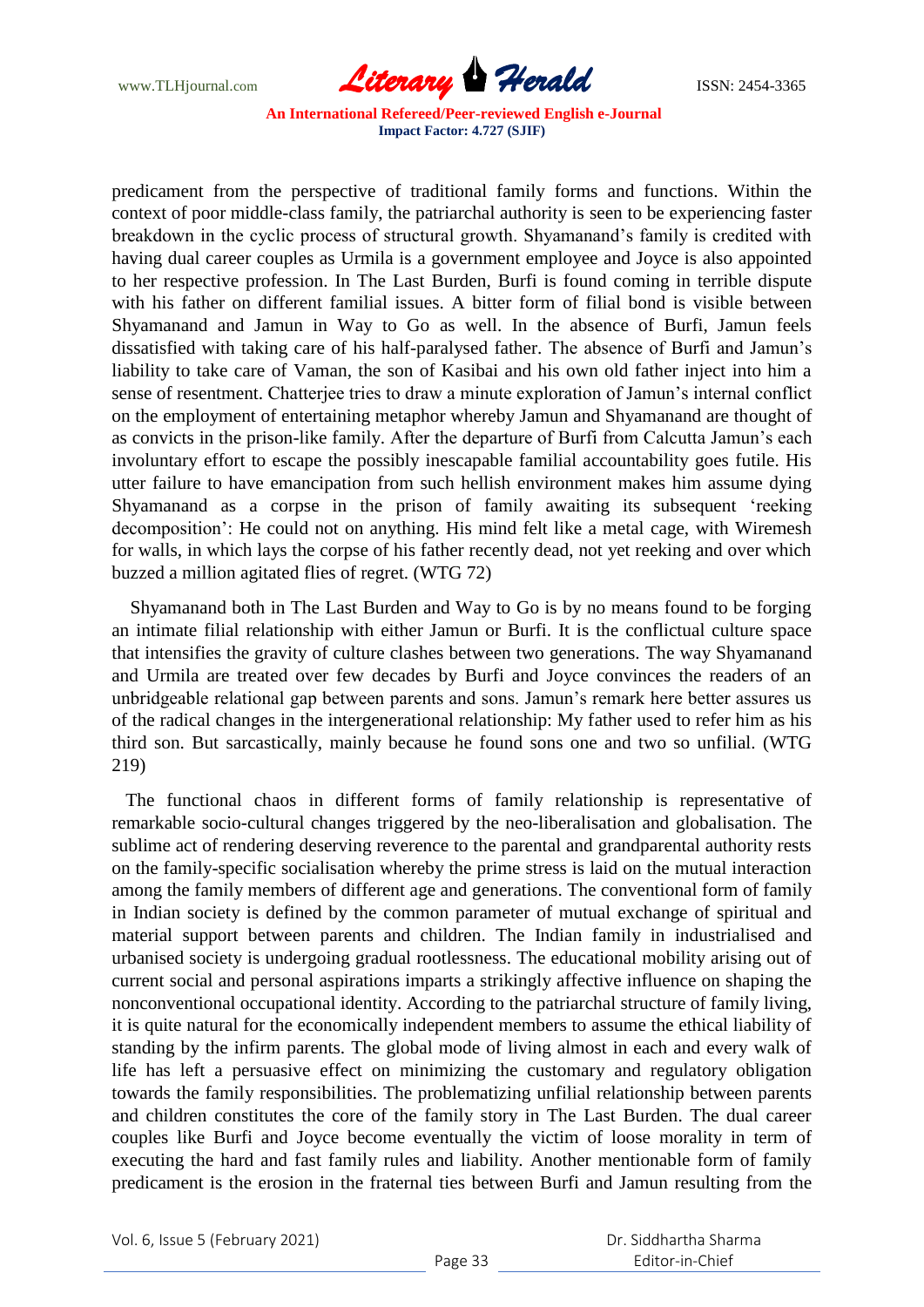

subject of paying medical fees for Urmila, a cardiac patient. The hegemonic rise in term of materialistic quest for individual preference and freedom makes Jamun think the old father"s treatment as nothing but a burden. In Way to Go Jamun and Burfi are in constant search for an appropriate way to go away from the physically ailing parents who are for them two last burden to be mitigated: At the death of his mother sixteen years previously, he felt that he had shed his first burden that he would hereby mourn with comparable intensity the departure of his father. (WTG 109)

 After Urmila"s death, Burfi and Joyce took a leave from Calcutta to Noida with their children. Few months after the death of his mother Burfi, an opportunist left the home and family and it well represents his implicit aspiration to ensure the release from the 'prison' of joint family. He strongly believes in the nuclear family as a befitting social institution to be highly inducive to the act of providing the children with better academic and other indispensable accommodations. Such type of desire does not apply to the case of Burfi only. The identical intention to escape the family compulsion find a notable expression in Jamun as well. Family for Jamun looks less crucial in comparison with his need to experience the sexual interaction with Kasturi in Calcutta and Kashibai in Maharashtra. Over the course of few decades Jamun prioritized the family formed by a trial marriage with the rural cook Kashibai. Chatterjee represents through the portrayal of Jamun the young generation in the joint family who challenges the pre-existing mode of filial bond formation. Jamun after Urmila"s passing valued the implicit objective of coming to Kashibai there in Maharashtra to meet biological demand and avoid being burdened with distressed family. In the nineth chapter of the first part, Chatterjee penetrates deep into the inner world of Jamun to manifest his hidden ambition and interest: Jamun had daydreamed for years about life without his father, just Kashibai, Vaman and he himself together and stinking as of old in the half light of dawn, fantasizing about sinlessly getting rid of Shyamanand, packing him off to some far country- the details of which has always been hazy. (WTG 112)

 In addition to the facets of family erosion mentioned already, another important dimension of family predicament in urban society is inclusive of the migration and its impact on the traditional role, relation and functions in the family. The constitutional amendment to employment rules, the empowerment policies and the unevenness in job opportunities in states are some of the valid reasons behind the noticeably increasing experience of geographical mobility. Apart from some intrinsic variables, there must be a number of global factors triggering the dispersal of the population from place to place. The globalisation is playing a vital part in affirming the disappearance of the geographical borders that are supposed to symbolise the visible and invisible resistance. The worldwide web of flow in varying components and population is instrumental in affirming the increasingly declining importance of both national and internal boundary. The overpopulation along with its attendant consequence of increasing demand for job and education of national and international importance becomes reasonable factor of transboundary movement. The socioeconomic process of infrastructural development resulting from such global phenomena is seen to be exerting its convincing impact on the social institutions like marriage, family and kinship in India. Chatterjee"s Way to Go offers a detailed a detailed documentation of drastic changes in a poor middle-class family by locating it within the context of emerging happenings with a view to shape the present meaning of home and family. The home in the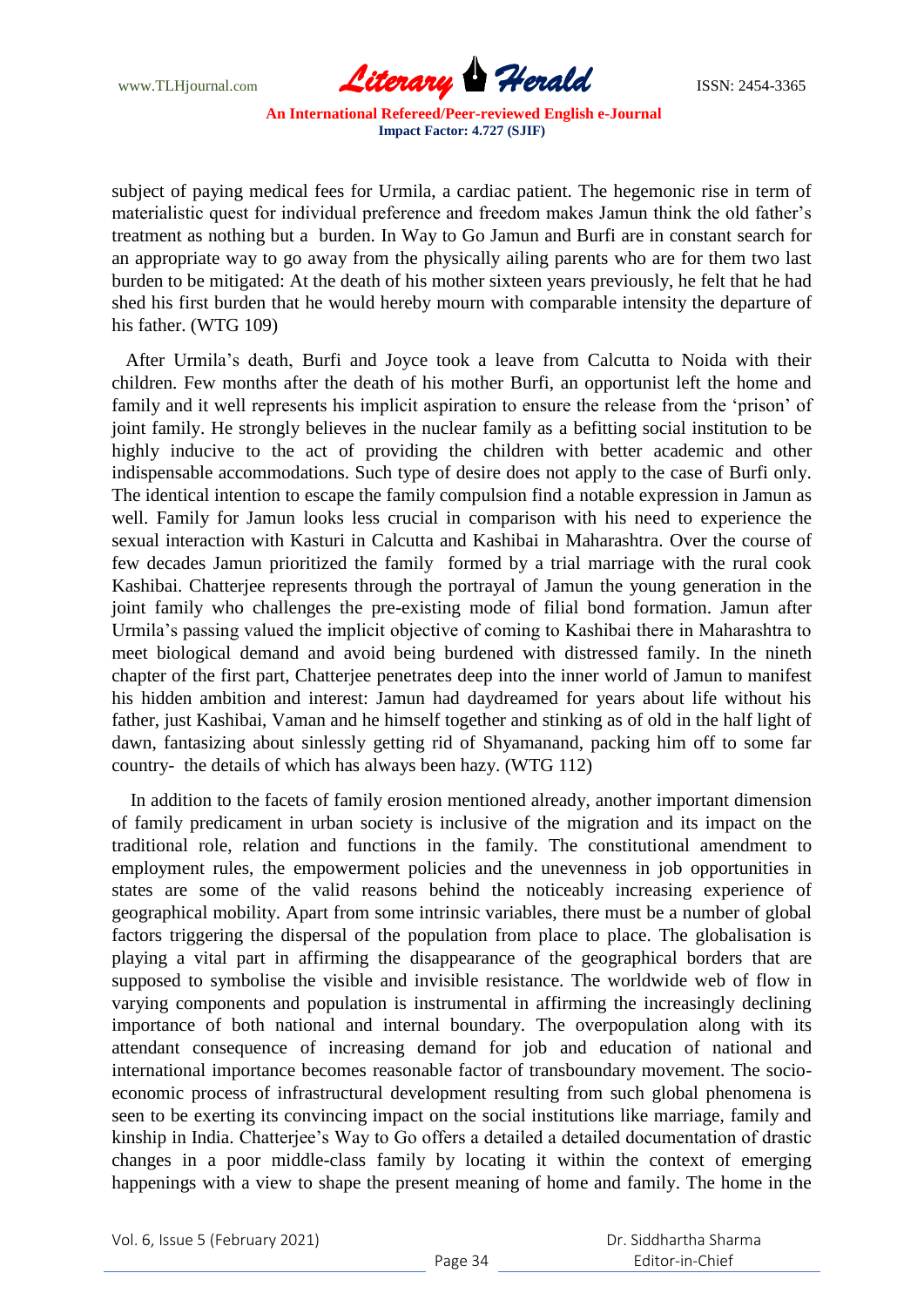www.TLHjournal.com *Literary Herald*ISSN: 2454-3365

wake of globalised culture and economy appears to be the "grandest material remains of his family' (WTG 201). A convincingly relevant and philosophic statement by Chatterjee can be quoted to crystalise our understanding concerning the redefined meaning of joint family life: So, what if the house had become a shell and the family disappeared like pollen. (WTG 201)

 The issue of migration is nothing new today. But the migratory process in India is undergoing a rapid acceleration directed by the current socio-economic needs. According to the contextual reference to the migration Shyamanand makes a confession about his dispersal from Bangladesh to Calcutta in the past. His family from the beginning to the end of its story is subject to the internal dislocation at the interval of few years. At a certain point of the narrative, Shyamanand acknowledges his dislocation from home in Calcutta to Simla when his father died a natural death. The detrimental effect of migration confessed by Shyamanand well reflects the physical gap between old parents and sons and its resultant ill-treatment of the elderly in the family. The following cautionary remark made by him explores the emptiness in physical and spiritual support to be necessarily rendered to the old parents to ensure the fulfilment of their primary requirements: If I die in bed when you are in office or upstairs smoking or out of town – in general, if I die when you are absent, just not there. It would be like my being two thousand kilometres away in Simla when my own father dead. (WTG 339)

The severe family discontents are, undoubtedly, caused by the irresponsibility towards the old parents while the independent sons construct a neo-local residence after marriage moving far away from the ancestral home in the place of birth. For example, in The Last Burden Jamun went to Maharashtra to serve his professional purposes and Burfi at that moment failed to assign due degree of support to the old parents. Chatterjee in different certain parts of the narrative points to the distressed state of the filial relationship arising in default of resilience and mental flexibility. The compelling necessity to serve the occupational and educational purposes, Burfi few days after his mother"s passing finalised his decision to find a way to go to Noida. The Last Burden ends up with the death of Urmila followed by Burfi"s departure and Way to Go begins with the migration of Jamun along with Shyamanand from Maharashtra to Calcutta. In this sense, the story of Shyamanand is full of a series of migrations from place to place and from time to time. Chatterjee explicates how the home and family do no longer exist with memory and meaning as Urmila"s passing was followed by Shyamanand"s disappearance from a dark and rough walled home "looking pale, flabby, lower-middle-class-ness' (WTG 341). The following statement looks relevant to the abovediscussed concern:

True, Urmila was dead and Shyamanand gone, and Burfi had departed long before his father, principally to avoid being with him. (WTG 201)

 An emptiness and loneliness reign supreme in the isolated home of Shyamanand while Jamun is away from home. The long-term absence of Burfi and Joyce intensifies his psychological stress and it makes Shyamanand fall a prey to a mental patient suffering from an isolated existence deprived of the material and spiritual backup from any of the family members after the death of Urmila. The prolonged estrangement of Burfi from home gives rise to a profoundly complex and insatiable filial bond between Jamun and Shyamanand. The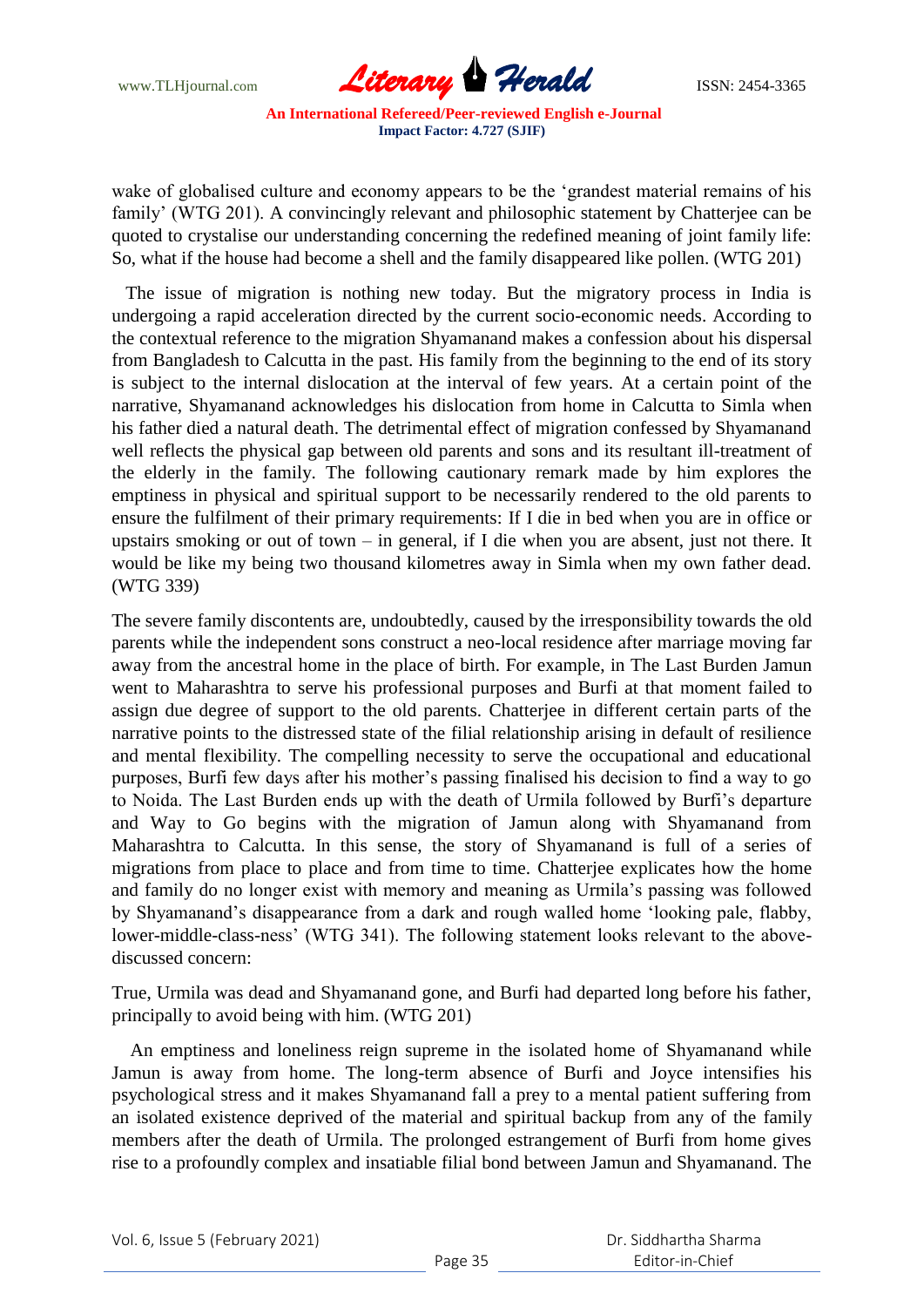

unbridgeable gap in father-son relation becomes inevitably probable as Burfi, by no means, showcases a jot of interest in making a desperate attempt to investigate into his father"s disappearance informed over phone by Jamun. At the introductory interaction between Modhumati and Burfi after his return to home, the condition of the home starts surfacing in this way: I am glad that you are back. I"ve stayed alone in this house now for too long. (WTG 117)

 The story of Shyamanand"s joint family contains a decade-long period of a weak filial bond between father and sons which subsequently appears to be the core factor hastening the fission of the extended family into nuclear one. The breakdown in such interpersonal relationship may arise from the lack of ethical commitment to the execution of traditional filial responsibility. Therefore, such steep decline in the functional sustainability is thought of as coming from the lack of bouncebackability among the family members pertaining to different generations. The act of going away from the home has a considerable degree of cognitive impact upon the socialisation process in the family. The family under discussion is devoid of resilience and it well implies Shyamanand"s utter failure to inject the commonly shared family values and the Hindu tradition into the adoptive mind of his sons. The epic familial narrative delineating a host of episodic humiliations for Shyamanand gains momentum in The Last Burden and this cold attitude towards the elderly culminates in the disappearance of the paralysed and metaphorically ventilated patient, Shyamanand.

In course of offering an in-depth documentation of Shyamanand's inexpressibly contaminated relationship with his sons, Chatterjee as a grownup author better approaches the mental state of the elderly. He thinks that Shyamanand feels more comfortable outside the home instead of being in the home with wasteland-like family. He assures the readers of no prospect of Shyamanand in term of coming back to home after month-long departure from the family. The following lines from the chapter "helpless" well represents the indescribable ill-treatment of the elderly in the urban family: And Shyamanand once free, tired but triumphant, hobbling around those gloomy, lethal street, dodging in slow motion the screaming cars that would not stop. Why would he ever, return to this emptiness. Because he missed his sons who had avoided him as much as they decently could, day in and day out, during the years that they"d spent together. (WTG 162)

 These are the conflicts, infirmity, migration and the old age home that fashion the narrative of the novel Way to Go. The marital conflict between Shyamanand and Urmila is what the novel The Last Burden revolve round thematically and it was followed afterwards by the long-term familial disputes on who will assume the liability of paying for the surgical operation of Urmila. In The Last Burden each and every son including the daughter-in-law, Joyce compete with each other to escape the responsibility of the dying parents. The life beyond seventy years operates as an additional family burden and it becomes a drawback to the enrichment. Urmila much like a stereotyped wife is committed to the holy act of assigning expected care and supportive treatment to Shyamanand during his brainiac stroke even though they never do have a comfortable marital relation with each other. After the physical demise of Urmila caused by the heart attack, Shyamanand falls prey to the loneliness, anxiety, stress and the sense of being imprisoned by the cold attitude: For the preceding several years – ever since Urmila"s passing – the sons had become accustomed to being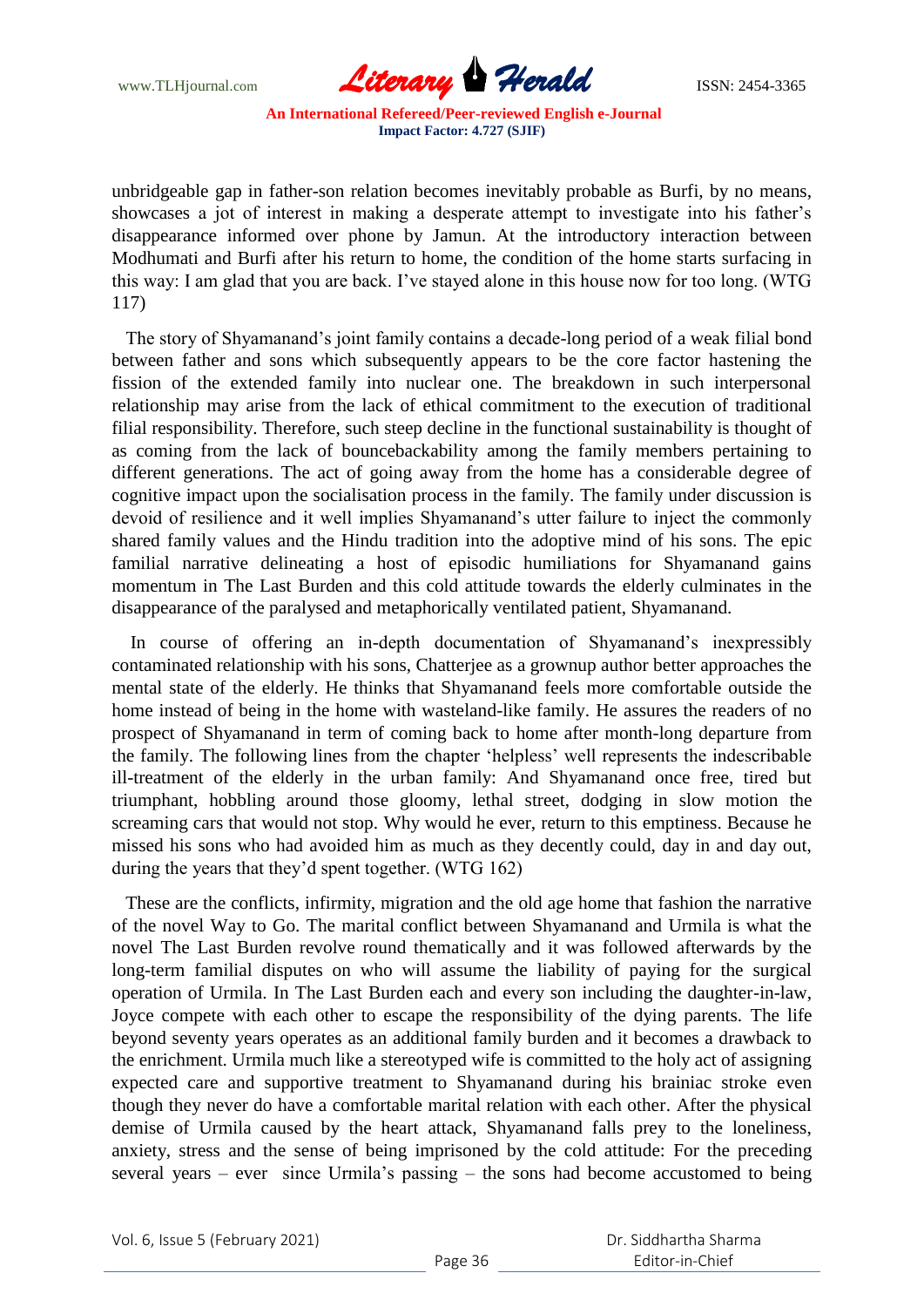

sporadically tender with their father; Most of the time he had been for them an everyday thing, unremarked, unremarkable, on the wane, not much different in spirit from an urban sunset, not someone who could wound them or whom they want to aggrieve in any way. (WTG 342)

 Now a days the establishment of old age home in urban space, the non-residential institutions and NGOs are motivating the rapid increase in the incidents of homelessness of the old parents like Shyamanand. The only way to go for them is nothing but the old age home which signifies the breakdown in the joint family and the loss of traditional filial relationship. In the nineth chapter of the second part, during a critical interaction between Chagla and Jamun, Chagla encouraged Jamun to sell the house built by Shyamanand. Within this context of conversation Chagla made Jamun remain alert over the current social climate where the educated and employed sons leave their old parents alone at the home. Here Chagla"s rhetorical and profoundly provocative proposal for Jamun to sell the house out signifies the unprecedentedly growing trend of the sons towards compelling the parents to approach the old age home: In the modern times, it is better to be independent in your old age. Sell the house, buy a new life. What if you are paralysed and bedridden and your son"s wife is rude to you when you make a pass at her. What is point of having money then? Health is wealth. (WTG 227)

The intellectual movements like neo-liberalism and feminism functions as vital variables in promoting the society to allow both the men and women an equal access to education and decision-making programme of national and international importance. The educational advancement necessitates the dispersal of women from the family and their traditional roles. Such reigning socio-cultural phenomena of dislocation is amounting to the disorders in the conventional pattern of family role and relations. The elderly people, at present, suffers the deprivation of the familial privileges. Shyamanand falls an innocent prey to such identical fate of family predicament. Chatterjee well efficiently offers the philosophic essence of "death in life and life in death" to unearth the exact gravity of filial deformity which does not get confined to the case of father-son tie. Instead, it applies contextually to the deformed form of filial experience lived by Shyamanand as Joyce denies the Hindu family compulsion to provide the old parent with material and spiritual support. Notwithstanding her return to the home in Calcutta with Burfi after the disappearance of Shyamanand, Joyce informs Burfi of her objection to the act of moving back to the parental home or "vastu" her desperate effort to distance herself away from the old home explores an effectively symbolic manifestation of her trends towards tracing a 'way to go' from the burden of parental care: Not quite so, hence Burfi nor Joyce was staying there in the house that Shyamanand had built. Joyce quite expectedly hadn"t even visited it, the place where she had spent eight acutely unhappy years; she was staying with the family of her ex-boss and in any care was set to leave the following day. (WTG 253)

Chatterjee seeks to explicate an epic evolutionary course of a Hindu middle-class family with three generations against the backdrop of given socio-cultural transformations resulting from the reigning socio-economic processes of change and challenges since the onset of globalisation in 1990s. He predicates the novel on the commonplace familial experiences of dislocation of the family members from parental home, the gradual relational decline and the